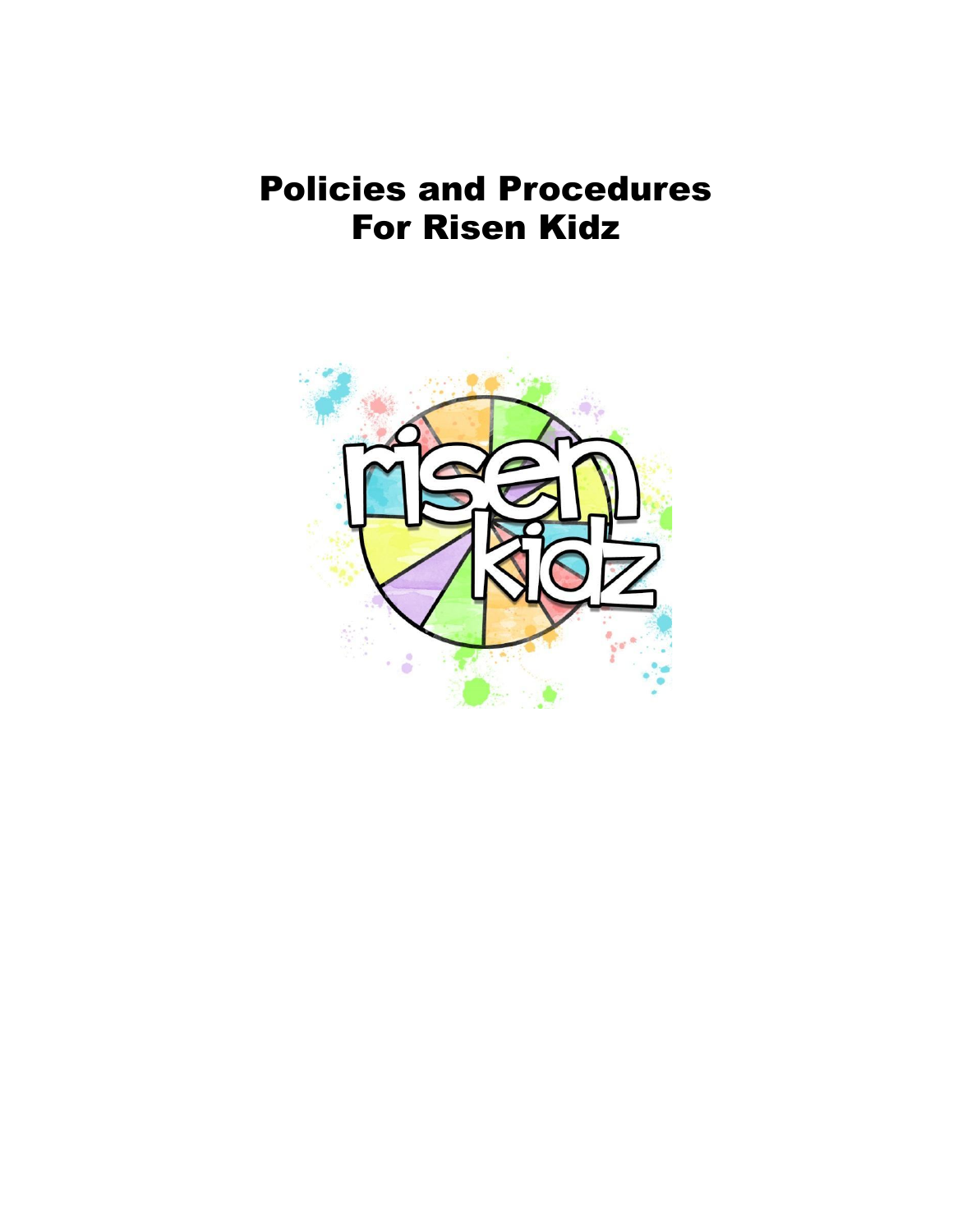Dear Risen Kids Team Member,

You are a critical player on our team! Through your passion and gifts, you are supplementing every parent's attempt in laying down their child's spiritual foundation. Our mission is to grow and develop kids so that in God's timing, they will be raised up into the abundant life found only in Jesus Christ!

This incredible mission takes all of us—from check in volunteers to preschool volunteers, elementary small group leaders to elementary tech volunteers. On the following pages you will find Risen Kids Volunteer Guidelines and Procedures.

Please read through these guidelines and procedures. We want to thank you in advance for investing time it will take to review this material. If you have any questions, contact the Leader or Staff member in the area you are serving.

Thank You,

Risen King Staff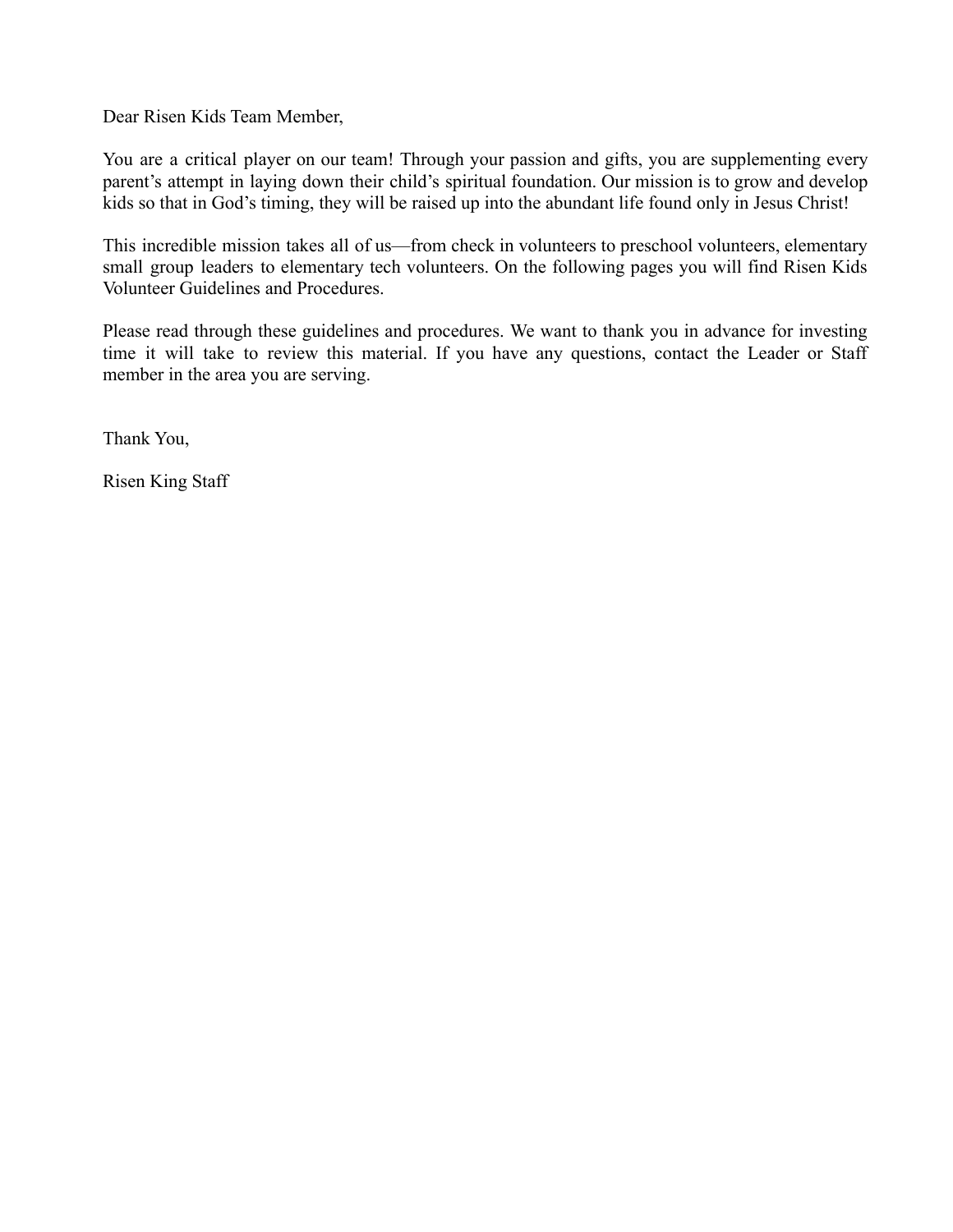## **RISEN KING LEADERSHIP HONOR CODE**

As an essential part of the Risen King Church family, you have a responsibility to develop and exhibit mature Christian behavior.

This should be the basic premise of your desire to participate in a servant-leader position here at Risen King.

While serving the Body of Christ as a servant-leader at Risen King Church, you pledge to present a good appearance at all times in behavior, you should strive to demonstrate Biblical standards in all situations.

As Christians, the way we present ourselves to others is of vital importance to the way others perceive Christ. Our conduct should never be an embarrassment to Christ but should exemplify the best qualities of a mature believer and servant-leader.

Exemplifying the highest moral commitment, Risen King Church's volunteers are to maintain a disciplined life of Bible reading, prayer, and fasting. You must also refrain from such things as:

- Gossip
- **Profanity**
- Drunkenness
- Dishonest gain
- Illicit drugs
- Pornography
- Sexual immorality (sexual activity outside of marriage)
- Inappropriate images and language on social media
- All behaviors which might cause Christ to grieve and others to stumble

By providing an example in speech and action, we encourage others to grow in Christ and become servant-leaders themselves. This is a way of life measured by the heart and commitment of each leader in the Risen King Church family. We should regard it as an essential part of our development, not as an imposition or restriction.

#### **I agree to the standards set forth in the Leadership Honor Code for Risen Kids Servant-Leader**

**\_\_\_\_\_\_\_\_\_\_\_\_\_\_\_\_\_\_\_\_\_\_\_\_\_\_\_\_ \_\_\_\_\_\_\_\_\_\_\_\_\_**

**Signature Date**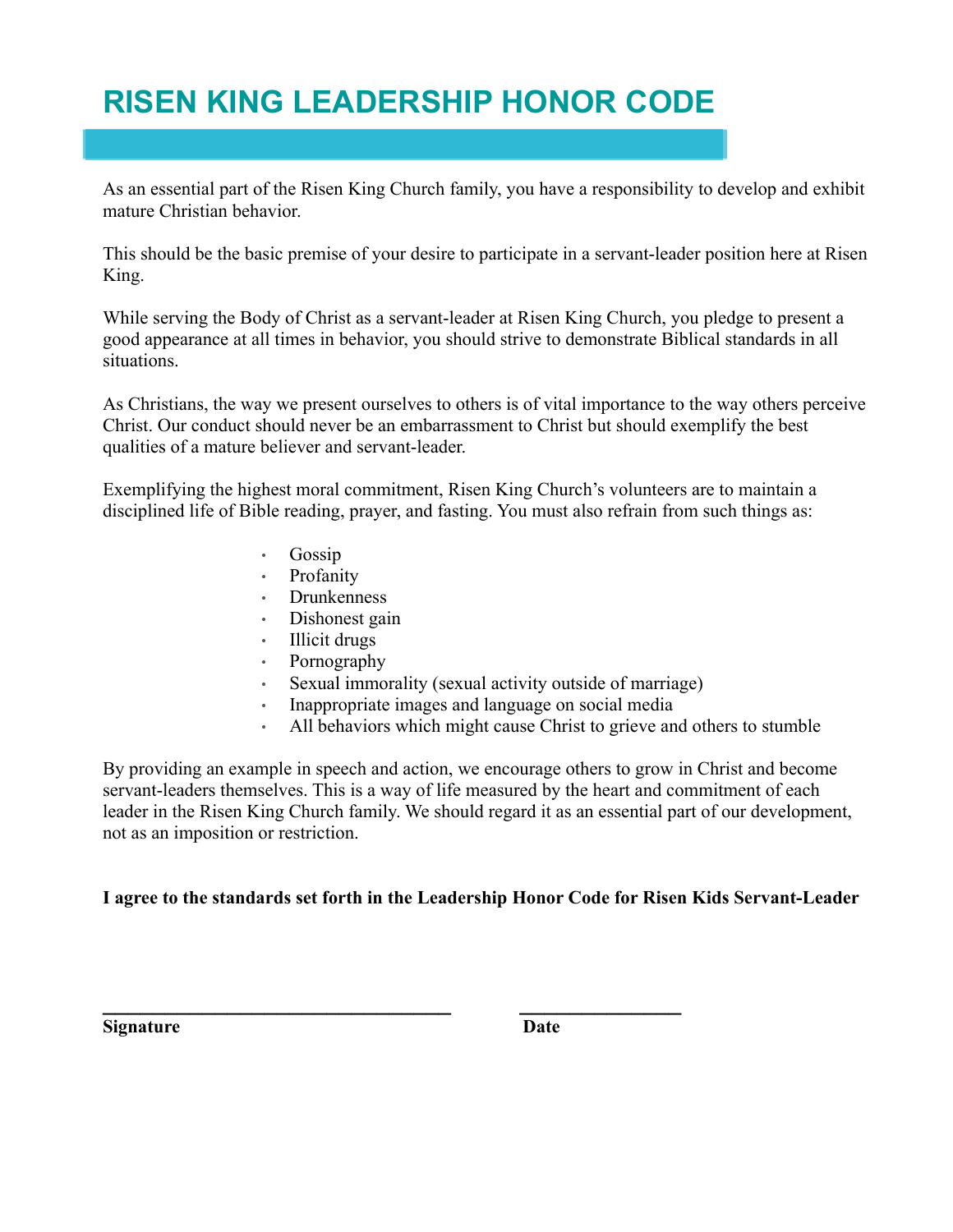## **Risen Kids Values**

#### **Safe**

We will provide a safe environment for children to enjoy. We want children to be safe and feel safe, and parents to rest assured that their child is well cared-for while they are in the service. For this reason, we obtain background checks on every volunteer. Adults are never alone with children, and there are always two adults with children at all times.

#### **Fun**

We want kids to have fun! Our desire is to see kids have such a good time they will be begging their parents to come back the next week. We believe creating this fun environment for kids will help children learn more about Jesus. We use games, crafts, props and creative stories to communicate the message of Jesus, and we think it's okay to have a good time at church.

#### **Age Appropriate**

We don't want to simply entertain children, and we're not here to babysit. We want children to learn about Jesus. The content of the kids' environments is geared towards a child's learning level, with specific lessons they can apply in their lives. Kids are wired to move and interact with their environment; therefore, Risen Kids environments are designed to help kids learn about Jesus through interaction. Lessons about Christ and the Bible will be age appropriate and will help them understand God's love and plan for their life.

#### **Team**

We believe that what happens at home is more important than what happens at church. Risen Kids is partnering with parents by providing resources, support, and encouragement as they lead their families from where they are to where God wants them to be.

#### **Risen Kids Environments**

- Infant Nursery (Self-Service)– Newborns- 1 years olds
- Early Childhood 2 years 1st Grade
- Risen Kids Church 2nd 6th Grade

#### **Topics Not Appropriate for Discussion**

Certain topics of discussion are best left for parents and their children. In order to respect the rights of parents to raise their child within the norms of Biblical Standards we believe that it is the duty of the parent to instruct the child in the following subject matter. If you have a question about the propriety of discussing one of these topics, speak with the teacher or pastor of the area in which you serve:

Human sexuality including Homosexuality Sexual Intercourse or Reproduction Female menstrual cycle **Horoscopes** Drugs, alcohol, or other questionable behavior before salvation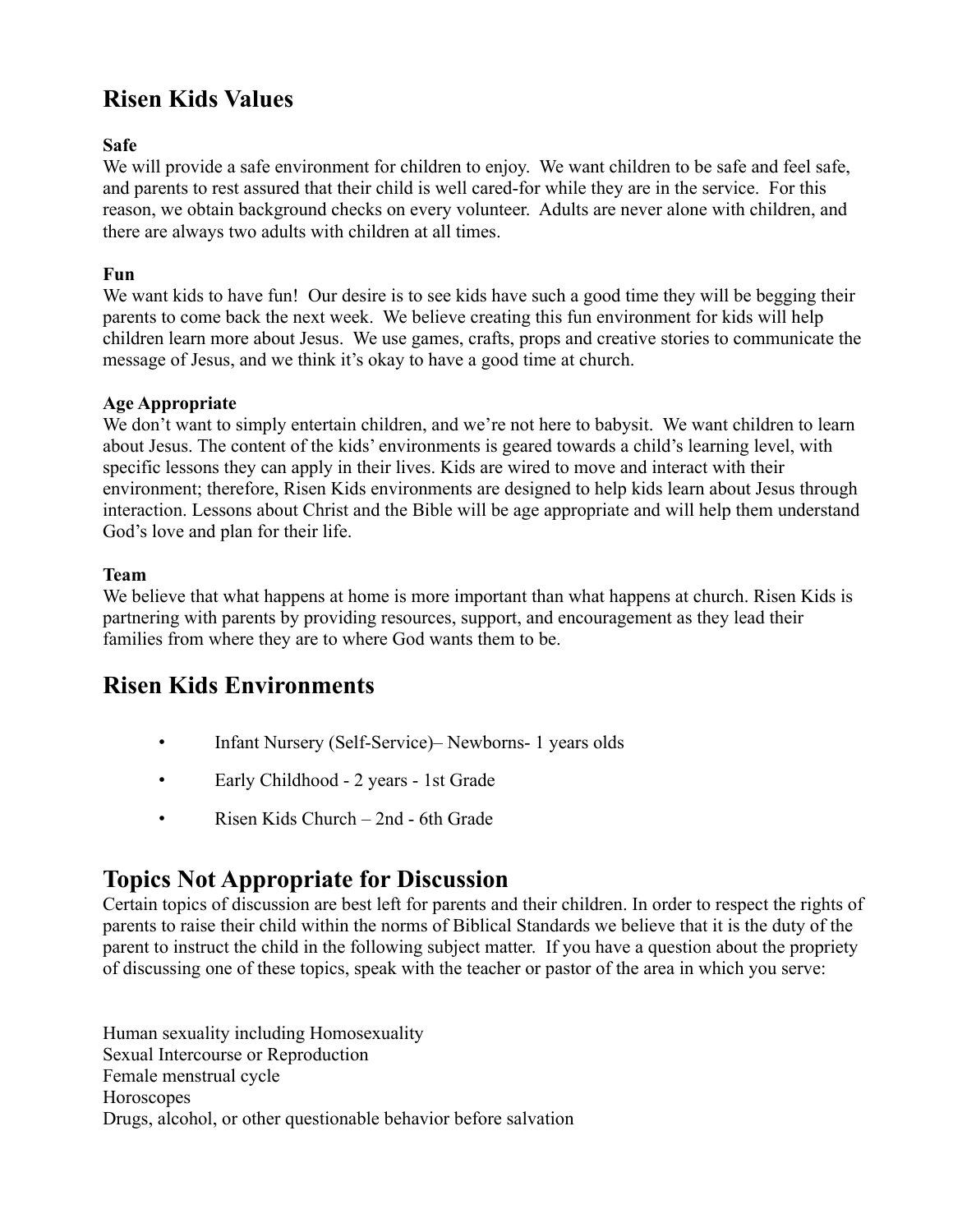## **Areas of Service in Risen Kidz:**

The area of service will vary from babies to school aged children.

| Opportunity                         | <b>Description</b>                                                                                                                                       | <b>Time Requirements</b>                                                                                                                                                |
|-------------------------------------|----------------------------------------------------------------------------------------------------------------------------------------------------------|-------------------------------------------------------------------------------------------------------------------------------------------------------------------------|
| <b>Resource Team</b>                | Make copies, prepare crafts,<br>gather supplies for Risen Kidz                                                                                           | Send out Lessons, Activity<br>Sheets, and Resources to our<br>volunteers on a monthly basis.                                                                            |
| <b>Risen Kidz Lead Teacher</b>      | Lead elementary kids in<br>worship and teach through live<br>storytelling.<br>Lead a small group of<br>elementary children though a<br>weekly discussion | Serve during the following<br>service times:<br>Sunday 11:00am-12:30 pm,<br><sub>or</sub><br>Sunday 9:30a-10:30am                                                       |
| <b>Risen Kidz Assistant Teacher</b> | Lead elementary kids in<br>worship and teach through live<br>storytelling.<br>Lead a small group of<br>elementary children though a<br>weekly discussion | Serve during the following<br>service times:<br>Sunday 11:00am-12:30 pm,<br>$\alpha$<br>Sunday 9:30a-10:30am                                                            |
| <b>Nursery Volunteer Team</b>       | Teach and lead a preschool<br>classroom                                                                                                                  | Sunday 11:00am-12:30 pm,<br>$\alpha$<br>Sunday 9:30a-10:30am                                                                                                            |
| <b>Media &amp; Operations Team</b>  | Setup all media and worship<br>related to lesson and prepare<br>monthly schedule for<br>volunteers                                                       | Download all Media &<br>Worship related to the weekly<br>lesson on Pro-presenter and<br>create monthly schedule in<br>paper and planning center<br>format once a month. |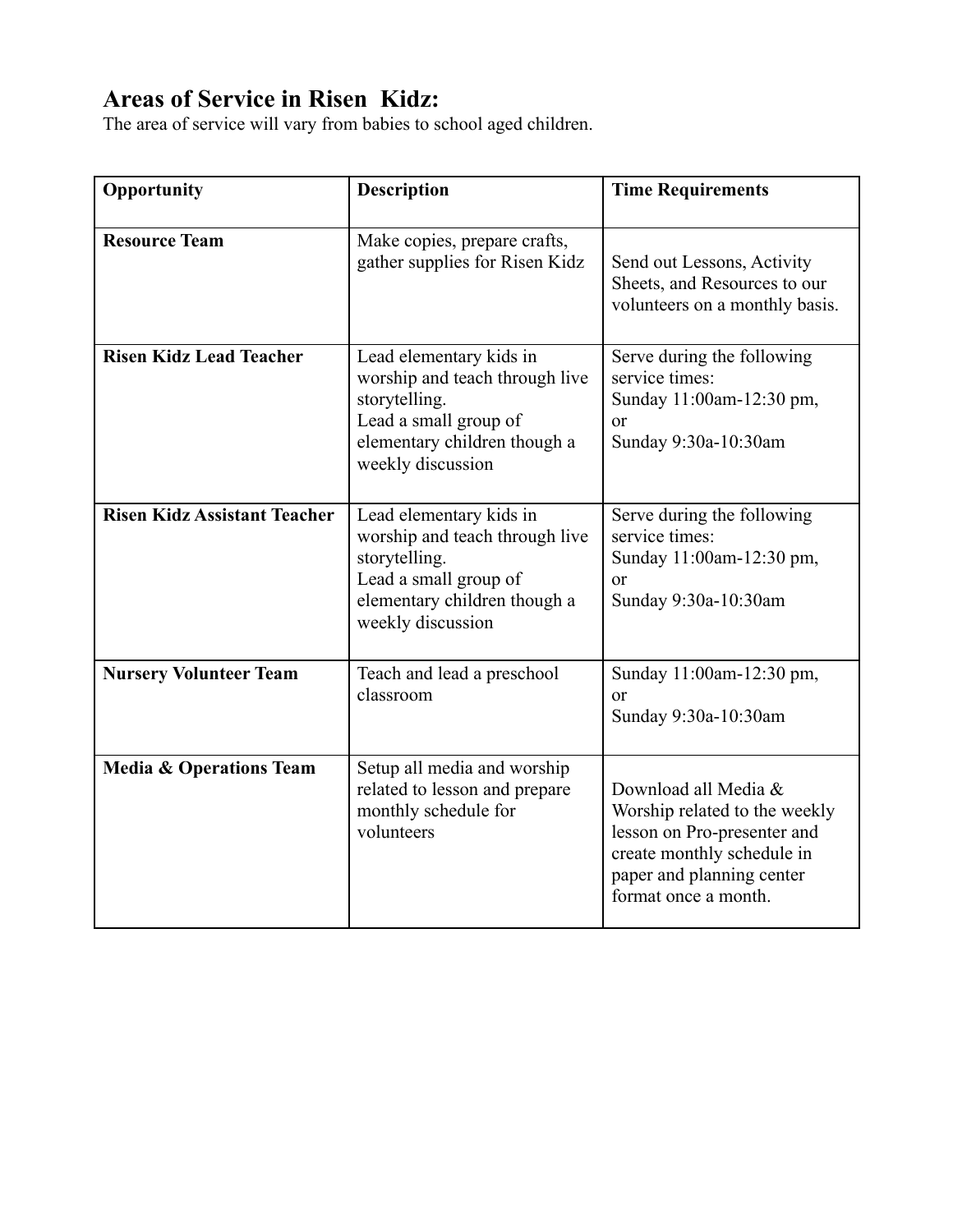#### **Volunteer Screening Procedures**

All Risen Kidz volunteers must have a background check performed and go through the appropriate training.

If a conviction is disclosed or discovered, Risen King Church must make a decision on whether or not the applicant may be used based on the following guidelines: As used in this policy, the term conviction refers to a conviction entered after a trial, after a guilty plea or after a plea of no contest/nolo contendere.

Any application form that does not contain honest answers or that misrepresents the number, type or gravity of any such conviction(s) will not be approved irrespective of the nature of the offense or the time that has transpired since the conviction.

Any individual on probation or required to complete a court ordered rehabilitation or other such program following a conviction for a crime appearing on the Table of Convictions will not be considered to serve as a volunteer.

Any person convicted of a crime against or otherwise involving a minor at any time in the past will not be approved to be a volunteer.

Most felony convictions will result in a negative determination. Evidence of multiple convictions, either felony or misdemeanor, are likely to also result in a negative determination.

Persons convicted of a crime of violence or other serious crime against a person within the prior 20 years will be disqualified from any volunteer position.

Persons convicted of sex offenses will be disqualified from volunteering.

Persons convicted of a theft related crime or fraud within the prior 15 years will be disqualified from any position involving the handling of funds, property or personal identification information.

Persons convicted of a serious substance abuse crime within the past 5 years will be disqualified from serving.

In certain limited instances, Risen King will disqualify volunteers who have been arrested for a crime, even if the arrest later results in no charges being filed. While Risen King casts no judgment about any of the allegations and/or accusations in these instances, Risen King Church's overriding and compelling interest is to provide a safe, fair and fun environment for children.

DUI: Persons convicted of driving while under the influence or other traffic/conduct related crimes within the preceding 3 years will be disqualified from volunteering.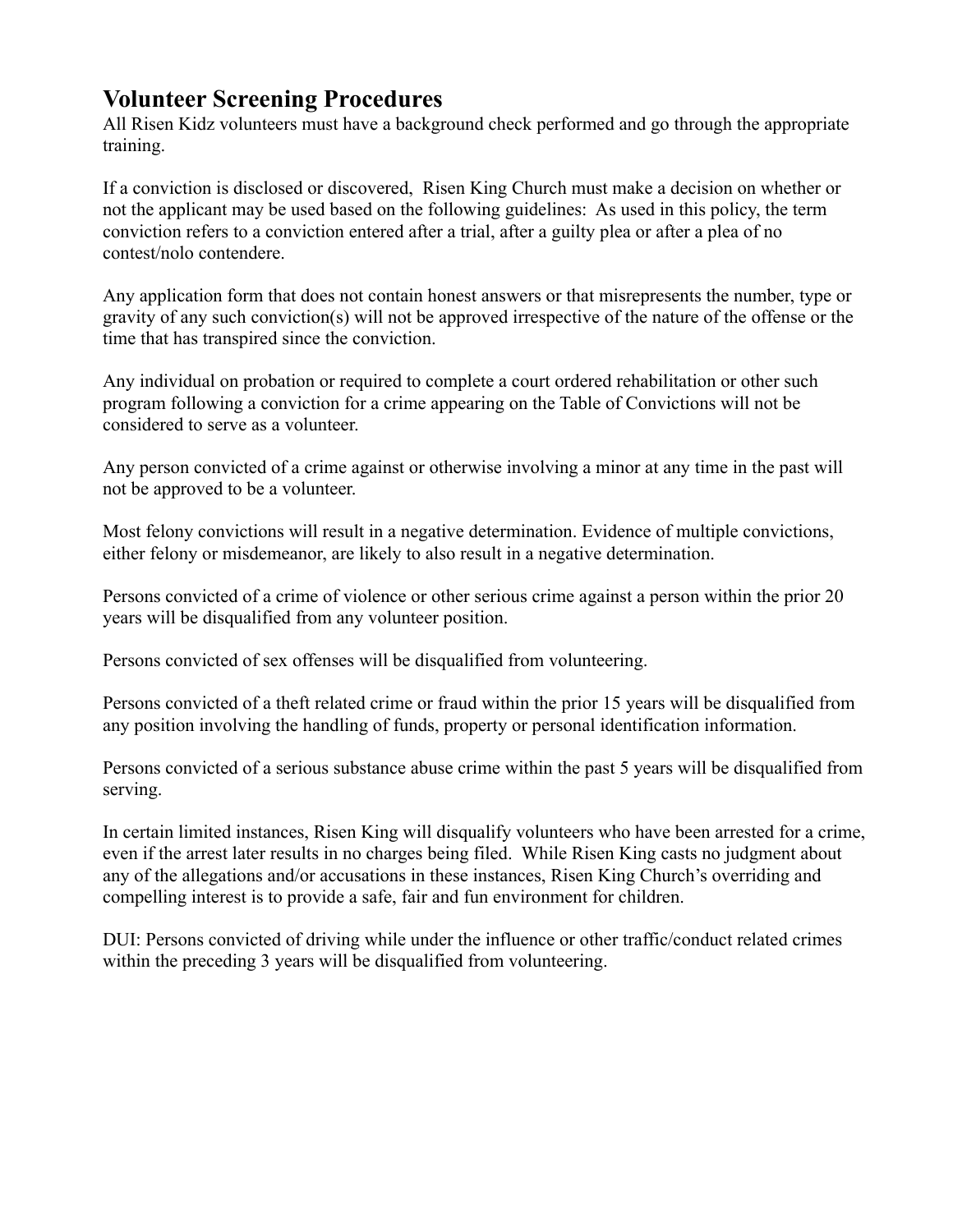#### **Volunteer Requirements**

Read the Volunteer Guidelines and Procedures, specifically the sections that pertain to your area of service.

Fill out a background check authorization and pass the necessary requirements.

Complete any necessary training.

Report to Volunteer Check in to obtain a volunteer badge.

Always come prepared to teach our students and arrive 30 minutes prior to the beginning of the service you've been assigned to.

### **Student Volunteers**

Middle school and high school students may volunteer in Risen Kids under the supervision of staff or adult volunteers.

Student volunteers must adhere to the following guidelines:

- 1. Check in with the Lead Volunteer at least 30 minutes before the service begins.
- 2. Follow the direction of the Lead Volunteer and/or other adult volunteers at all time.
- 3. You must stay in the classroom until the service is over and all of the children have been checked out.
- 4. Let the Lead Volunteer know that you are leaving.
- 5. No electronic or handheld games or devices are allowed to be in use in the classroom.
- 6. You must attend the service during the time that you are not volunteering.
- 7. Although you may serve with your friends, please understand that you are not volunteering in order to socialize.
- 8. It is important that the Student Volunteer's parent understands and clears the student to volunteer in a Risen Kids environment.

#### **Serving Expectations**

- 1. All volunteers should check in at Risen Kidz Check-In Desk 30 minutes before the service begins.
- 2. Volunteers must be on time. We cannot open classrooms and safely care for children if everyone is not in place on time.
- 3. Volunteers must be prepared to teach having reviewed the curriculum and obtained all necessary resources prior to their time to serve.
- 4. All Volunteers are expected to remain in the risen kids area until all kids have been checked out and released to the appropriate parent in accordance to the policy in this manual.
- 5. Volunteers must attend at least two adult services monthly. This is important to your own spiritual health.
- 6. All volunteers must attend the volunteer huddle within their serving group, this huddle occurs 30 minutes prior to the service.

## **Training Process**

Risen Kids Training is designed to prepare each volunteer for success, any questions related to policy, curriculum, media and technology should be asked during the training phase. Once training is completed all volunteers are expected to adhere to our policies and know how to effectively serve in their role.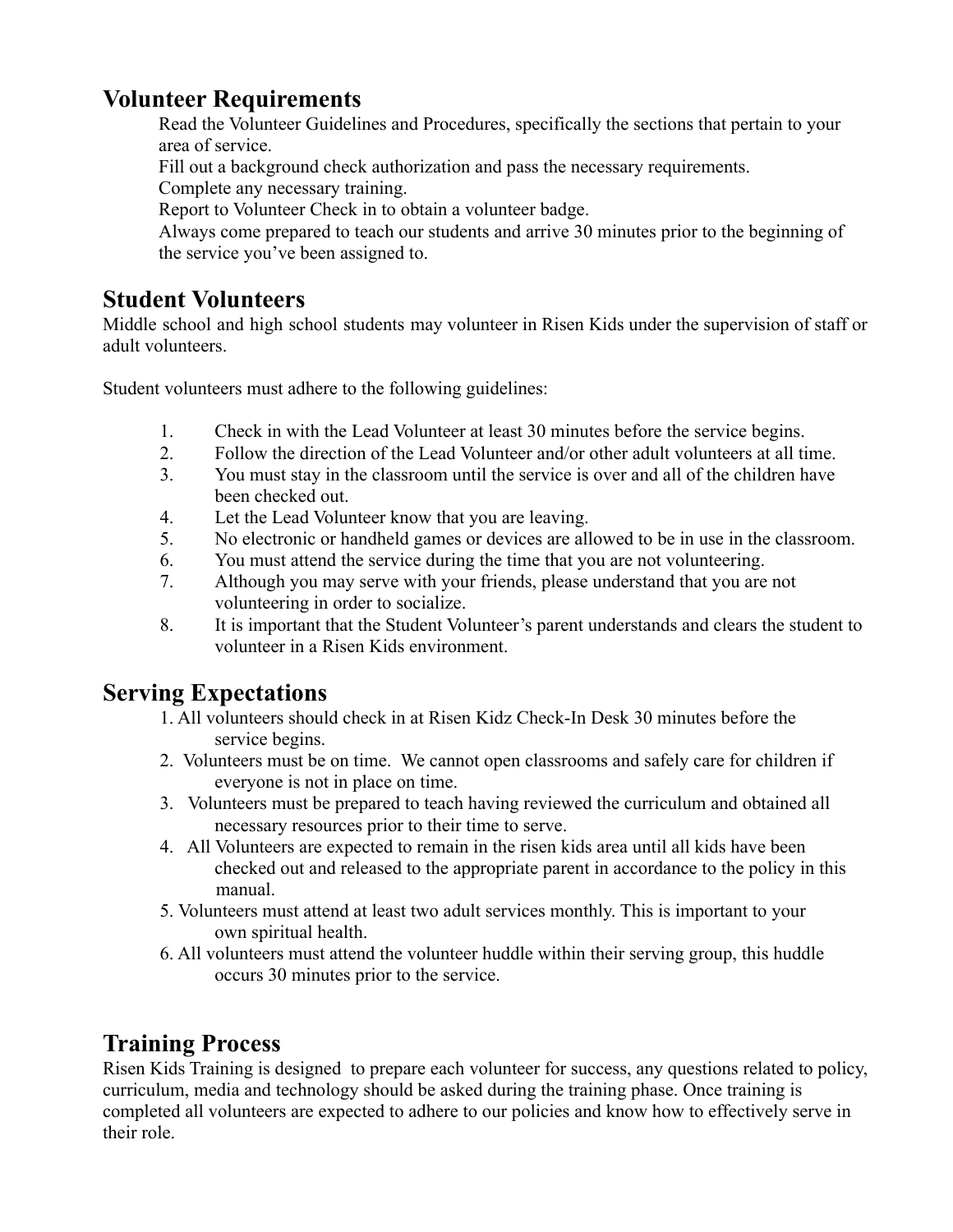#### *Phase 1: Culture, Policies and Expectations*

**Learning Goals:**

- **1. Grow in Understanding and Adapt to Risen Kidz Team Culture**
- **2. Have an Understanding of the policies which make our Risen Kidz Team function.**
- **3. Understand the expectations for every volunteer serving at Risen Kidz.**

During this phase of training the new team member will take an online video course introducing you to the culture of the Risen Kidz team, the policies and expectations. After this juncture an individual may determine if serving with the Kidz Team is the best fit for them. Once the course is complete the individual will sign a covenant agreement with the team listing our expectations of every volunteer.

#### *Phase 2: Technical Training*

**Learning Goals:**

- **1. Become proficient in accessing curriculum and using curriculum**
- **2. Become an intermediate level user of propresenter and Risen Kidz Media**

**Systems.**

**3. Understand how to check-in and check out a child using the planning center**

**system.**

**4. Understand how to access planning center and use it for scheduling, check-in and**

**check out of kids.**

During Phase 2 the individual will be taught how to obtain the curriculum, how to use the curriculum, how to operate media/computers. The individual will also be taught how to use the scheduling of planning center, sign in and sign out procedures of students.

#### *Phase 3: Shadowing*

**Learning Goals:**

- **1. Understand the order of service for Risen Kidz.**
- **2. Be proficient in being the lead teacher.**
- **3. Understand how to operate all functions during the Risen Kidz services.**

During Phase 3 the individual will shadow a leader and will **not** be formally included as part of the schedule and cannot switch with another volunteer. The individual will spend two months shadowing and will have rotated to the three essential functions of the Risen Kidz Team:

#### **Volunteer Badges**

All individuals in Risen Kidz, other than the children attending Risen Kidz, should have on a volunteer badge or nametag. Risen Kidz badges are issued to all Risen Kid volunteers from Volunteer Check in. These should be picked up from Volunteer Check in before reporting to the classroom environment and returned as soon as your volunteer responsibilities end.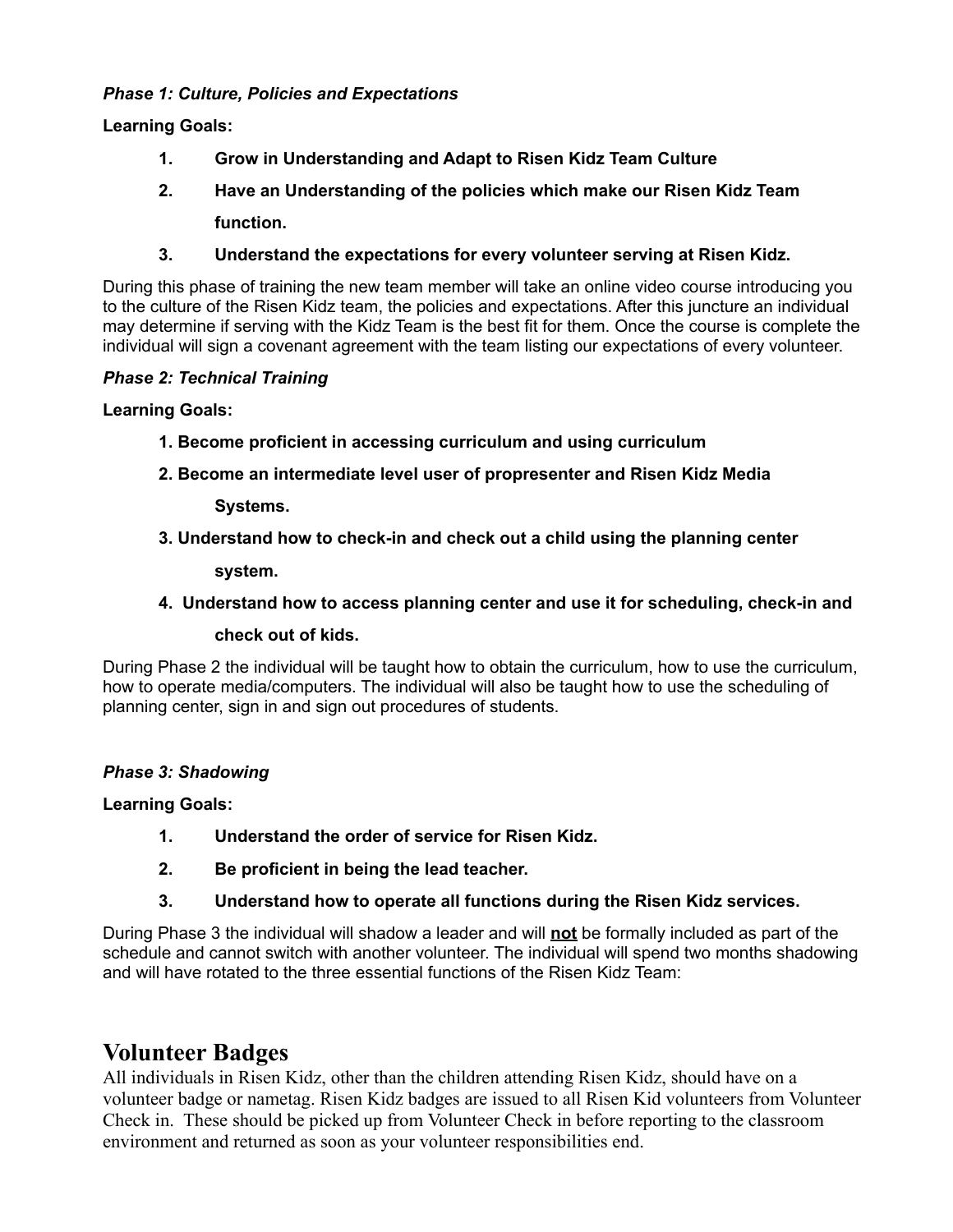If someone is discovered in an Risen Kidz room without a nametag, he or she will be escorted to the Risen Kidz Check-In Area to get the proper nametag and then escorted back to the room.

#### **Substitutes and Sickness**

If you are unable to serve on your scheduled day, notify the Leader in your serving area as soon as possible. You are responsible for obtaining your own replacement from a qualified volunteer and then are responsible for notifying the scheduling leader of the change. If you are aware of any days that you are unable to serve due to vacations, it is best to block off your dates using the planning center system and then notify the leader via phone or email for good measure so that appropriate accommodations can be made.

## **Child Registration and Check-In Procedures**

Our goal is to safely and quickly check in each child in a friendly manner. This is often the most stressful part of a parent's morning at Risen King Church and is an important moment to make a positive impression. All regular attendees and first time guests will check in at the Check In area. Risen King uses planning center in order to safely track our attendance, and students who are checked in and checked out of our Risen Kids area.

- 1. Log into planning center and select the check-in portion, select the appropriate event (11am Service, Wednesday Night Risen Kids life group, etc.) Proceed to select the appropriate area (Nursery, Theatre Room, Carnival Room, etc.) You can than proceed to input the child's name and check them into the appropriate area.
- 2. All parents are than given one pager per family, the volunteer will then write the pager number and family name on the pager tracking form in the event that a parent needs to be contacted or a child returned in the middle of the service.
- 3. Parents should be reminded to take their child to the restroom before checking them in. We will take their child to the restroom, but it's easier to do this in advance.
- 4. First time guests fill out a registration card and receive a sticker with a unique number. The child receives the other half of that sticker. People working at the registration area will be available to walk first time guests to the appropriate environment and introduce them to one of the teachers.
- 5. Regular attendees (those that have previously filled out the registration card) do not need to fill out the card again as they are entered into the computer system. After checking in electronically, parents walk their child to the door of the appropriate classroom. A volunteer is at the entrance to the classroom to make sure the stickers match. Parents walk their children into the class and hand them to a teacher.

#### **CHECKING IN:**

1. Log-in to <https://check-ins.planningcenteronline.com/events>

**Login ID**: risenkidz@gmail.com

**Password**: rkcbutler

2. Scroll down to **select** the Event you're checking the child into: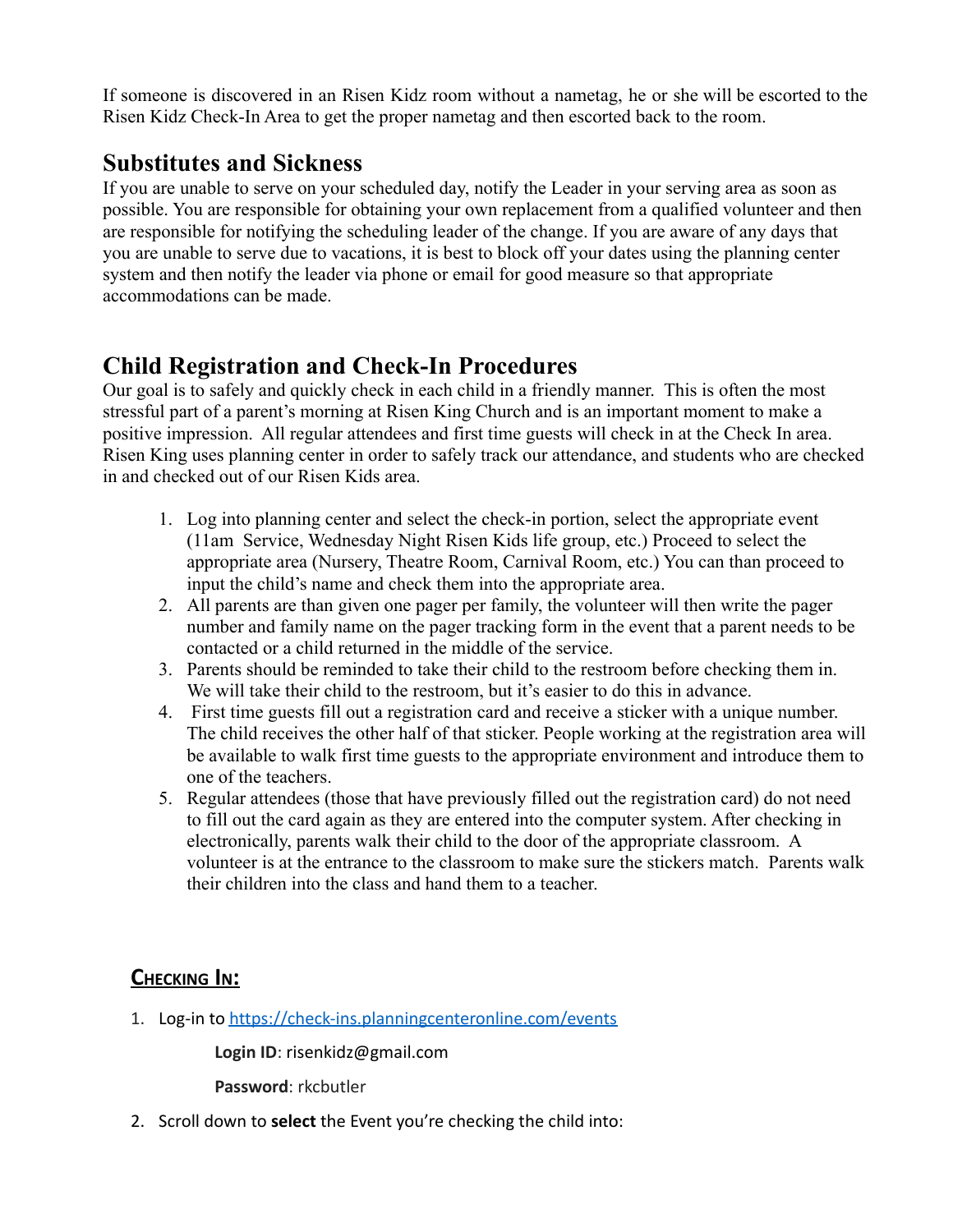| <b>Fvents</b>                    |
|----------------------------------|
| English Service 11am             |
| Good Friday                      |
| Spanish Service 6pm              |
| Wednesday Night Kids Life Groups |

3. Make sure you are on the **correct date** and the **CHECK-INS** tab is selected.

| <b>☑ Check-Ins</b> ·<br><b>Events</b>                         | <b>Stations</b><br>People                                                              |
|---------------------------------------------------------------|----------------------------------------------------------------------------------------|
| <b>English Service 11am</b><br>March 4 日<br><b>同 Add note</b> |                                                                                        |
| $Q_1$ Overview                                                | Search by name                                                                         |
| <b>Check-ins</b><br>$\checkmark$                              | Regular V Guest V Volunteer<br>Filter by:<br>All Locations<br>$\overline{\phantom{a}}$ |
| ⊕<br>Times                                                    |                                                                                        |
| Labels & Locations<br>o                                       | 0 check-ins                                                                            |
| <sup>2</sup> Headcounts                                       |                                                                                        |
| <b>Reports</b>                                                |                                                                                        |
|                                                               |                                                                                        |

4. Find the  $\begin{bmatrix} \end{bmatrix}$  Add check-ins button on the right of the screen and select it, and **THEN** search for the

child using their first or last name, or their security code.

5. Select the **Location** which you are checking the child into, and then you will be able to check the child in.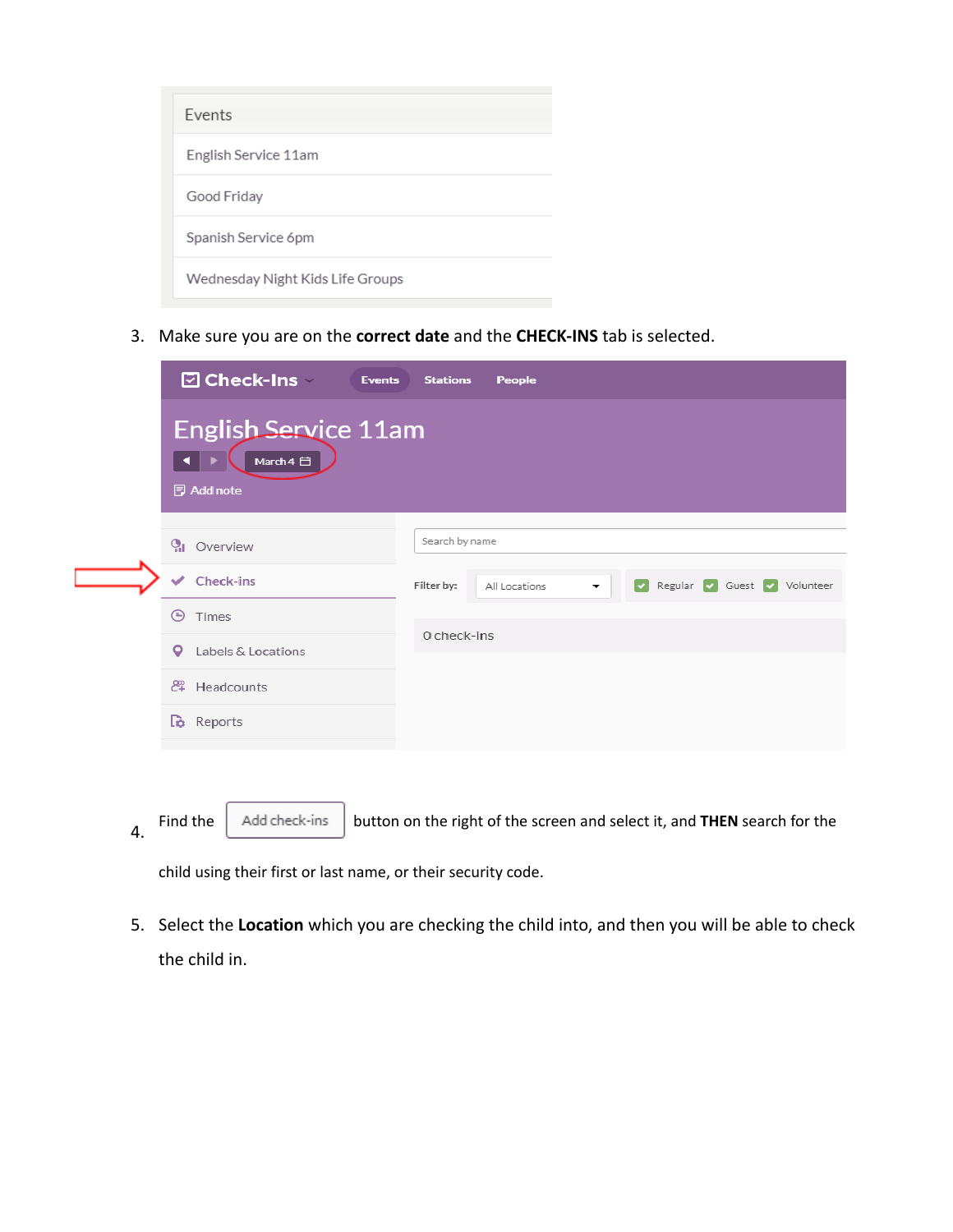| Add Check-Ins (March 4)                                                           |      |                                               |                                                                                        |      |        |
|-----------------------------------------------------------------------------------|------|-----------------------------------------------|----------------------------------------------------------------------------------------|------|--------|
| Location:<br>۰                                                                    |      | On the left, select a location, time and kind |                                                                                        |      |        |
| Nursery<br>The Carnival Room<br>The Theater Room<br>Regular<br>Guest<br>Volunteer | Name | Location                                      | Time<br>First, choose location, time and type.<br>Then add people to the list by name. | Kind |        |
|                                                                                   |      |                                               |                                                                                        |      | Cancel |

6. Once the child has been checked in, click on the "**Print Label**" button.

*\*\*Each child will receive a label upon check in, and one label will be printed PER HOUSEHOLD with a*

*security code on it which the parents will need upon pick-up.***\*\***

| <b>CHILD LABEL</b>                         |                |        | <b>SECURITY CODE LABEL</b> |
|--------------------------------------------|----------------|--------|----------------------------|
| Tim<br><b>Taylor</b>                       |                | F<br>9 | Tue. May. 30 @ 3:00pm      |
| The Man's Kitchen<br>Fri. Sep. 02 @ 8:00am |                | Ρ<br>6 | <b>12249</b>               |
| <b>Toolbelt</b>                            |                |        |                            |
| <b>Accident Prone</b>                      |                | ✓      |                            |
| <b>Jill Taylor</b>                         | (888) 777-2821 |        | Retain for child pickup    |

#### 7. Click "**Finish**" at the top right and *repeat steps 4-6 for the rest of the children*

After checking in the child, the child may enter through the door of the check-in desk and be escorted into the classroom by a leader or volunteer. The parents should be reminded they must come down at the end of service to pick up their child to be checked out.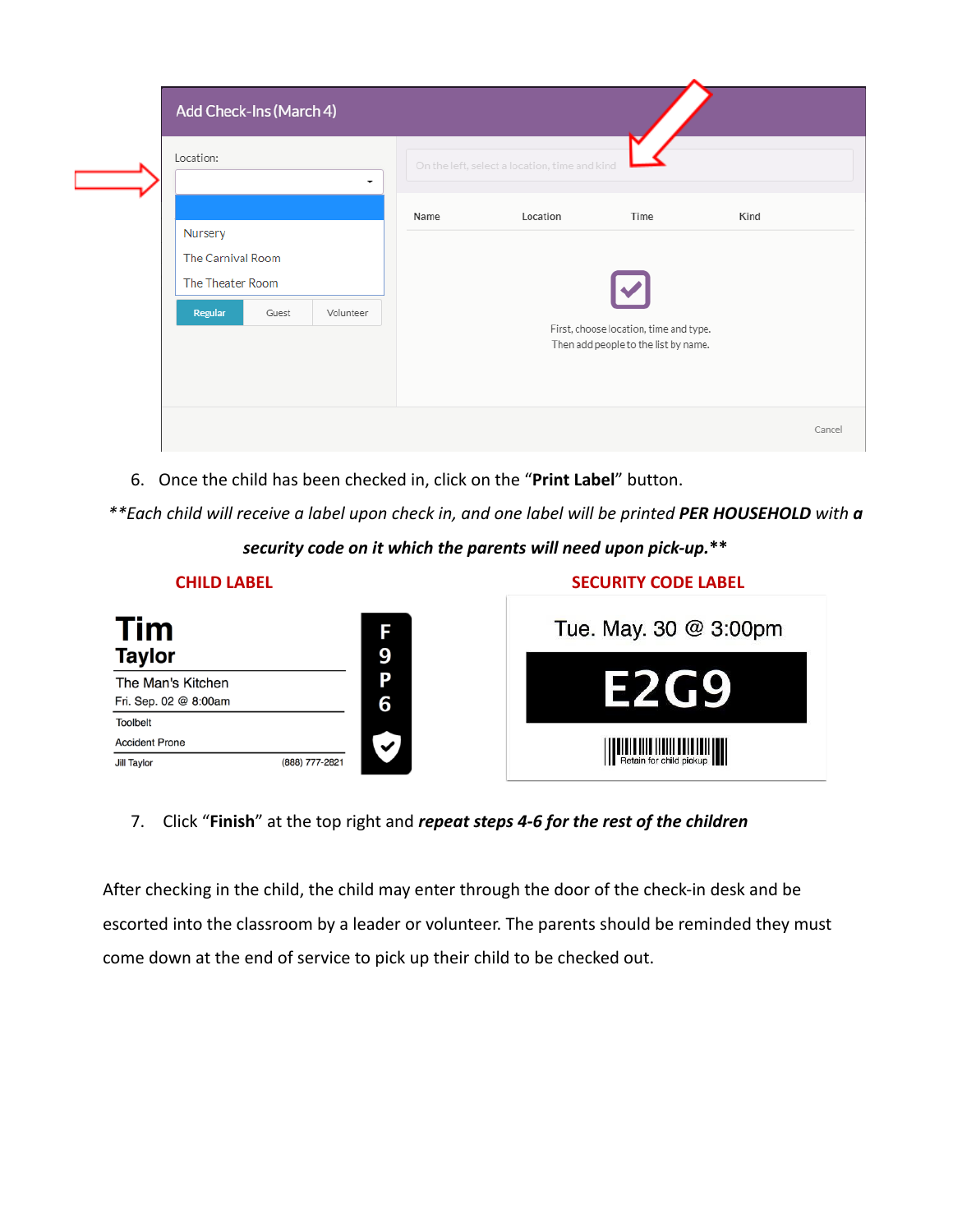#### **CHECKING OUT:**

Check people out of an event using the Security Label or with personal information.

*Checking out is an option on both Manned and Roster Stations. For security purposes, it is not available on Self Stations.*

Every person has a randomized alpha-numeric tag for each time of check-in. This Security Code will never be the same again for that person.



1. When the parent comes to pick the child up with the Security Label, the person at the station can scan the barcode or type the Security Code in the search bar.

**You can only search for a security code on a Manned Station (i.e., the check-in desk).**



All people matching that barcode or Security Code will show on the screen.

- 8. Check marks show **who** will be checked out.
- 9. **Confirm** you are checking out the **right child**.
- 10. Choose who is checking out the people. The default is set to the person who checked in the child, but you can easily switch it to someone else by clicking on their image!

Return to the check-in page and *repeat steps 1-4 for each child checking out*.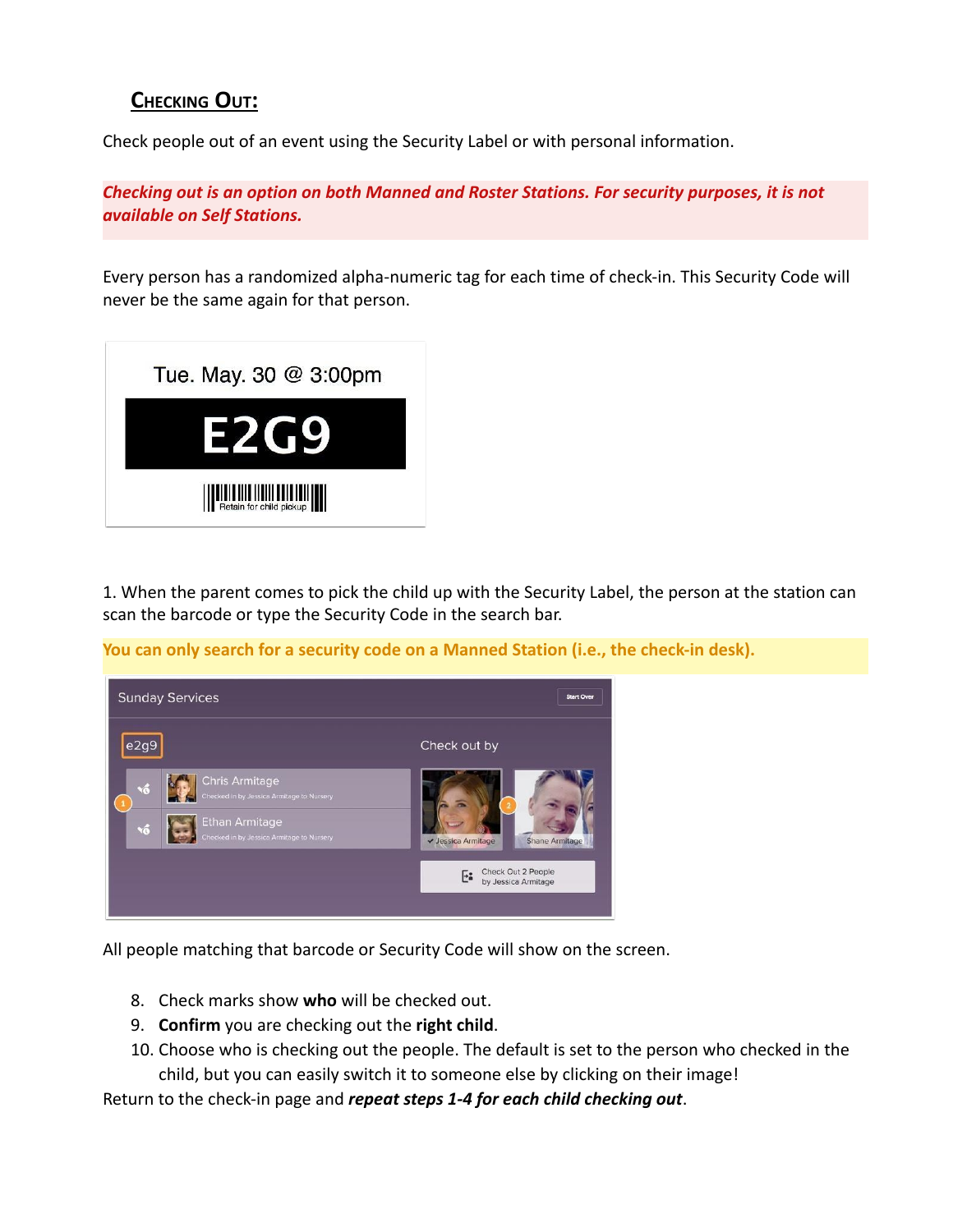#### **Checking Out Children**

1. Parents wait at the check in desk and children are released to the appropriate parent in our system.

#### 2. **Children are NOT to be released to anyone other than the adult with the correct security tag. Siblings are NOT allowed to pick up their younger brothers and sisters, even if they have the security tag.**

3. On the way out, the classroom volunteer verifies that the number of the parent's sticker and the child's sticker match.

4. Once the child is checked-out the pager is then returned and the families name erased from the pager tracking form, the pager is then placed in the appropriate charger.

#### **At The Classroom**

1. If a diaper and/or diaper bag is left with the child; make sure that the diaper bag is appropriately labeled. The parent is asked to write his/her child's full name using a permanent marker on all bottles, pacifiers, diapers and/or cups that are left with the child.

2. If the child is a crawling infant or a toddler, ask if there are any allergies and notify all volunteers serving in that classroom. This is noted on the child's tag, but must be verbalized as well.

#### **Room Openings**

All areas must be ready to begin receiving children 20 minutes prior to the service. It is essential that all leaders must be ready to greet their children as they begin to arrive. Rooms cannot and will not be opened until necessary volunteers are in place.

## **Security**

In order to keep Risen Kidz a safe and secure environment for parents and children, the following security measures are constantly in effect:

1. Volunteers at the doors of each classroom will match the number on the sticker of the child to the number that the parents have. This happens every time a parent enters or exits the environment with a child.

2. Only volunteers with the appropriate identification, and staff with staff name badges are allowed past the security checkpoint.

3. No adult is allowed to be in any kid's environment without a completed application and background check.

5. In the event that a parent loses the sticker, that parent will wait until all other children are picked up. They will be required to show identification to the Lead Volunteer, who will verify with the Kid Check-in volunteer.

#### **Late Arriving Parents for Pick-up**

If a child remains in Risen Kidz after all of the other children have been picked up, the **"Two Adult Rule"** must be maintained, and you need to contact the Volunteer Leader in order to find the parents. This is for the benefit of the child, the adults and the church.

## **Evacuation of the Building**

In the event of an emergency and the building needs to be evacuated, the Lead Volunteer will serve as the point person. If the Lead Volunteer is not in the room, another adult will provide leadership. The Lead Volunteer will gather the children into groups with their small group leaders. The teacher will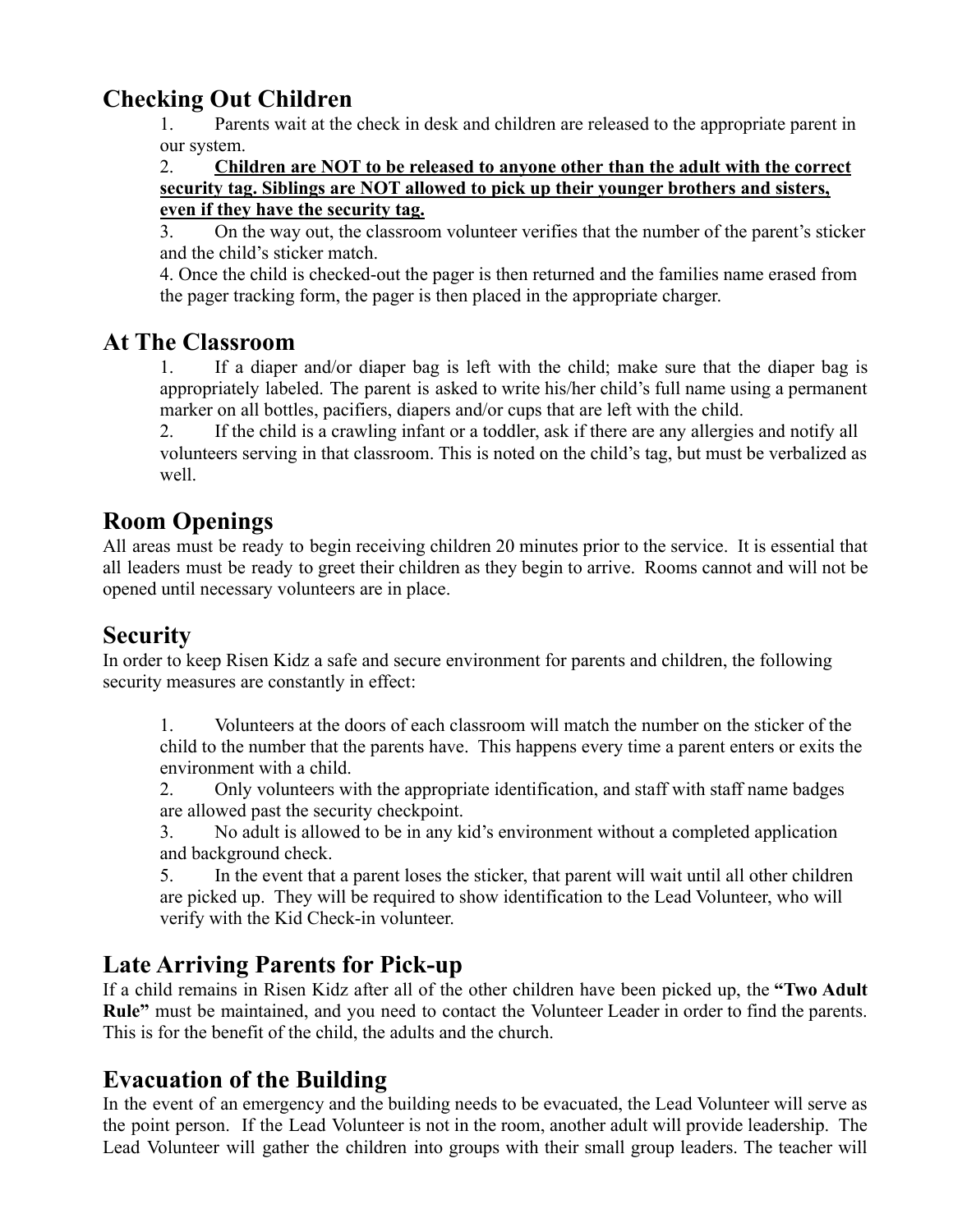follow the exit signs and exit at the closest door. Upon exiting the building, teachers should check their group to make sure that all children have been accounted for.

### **General Wellness Guidelines**

To ensure the health of children and volunteers, we ask that sick children do not attend Risen Kidz . The Committee on Control of Infectious Diseases of the American Academy of Pediatrics recommends that a child should not leave home when any of the following symptoms exist:

- 1. Fever (over 100.4 degrees).
- 2. Vomiting or diarrhea within the last 24 hours.

3. Any symptom of childhood diseases such as scarlet fever, German measles, mumps, chicken pox or whooping cough.

- 4. Common cold, including colored runny nose.
- 5. Sore throat.
- 6. Croup.
- 7. Any unexplained rash.
- 8. Any skin infection boils, ringworm or impetigo.
- 9. Untreated pink eye or other eye infection.
- 10. Any communicable disease.
- 11. Lice, including the presence of eggs or nits.
- 12. Covid-19 (Coronavirus)

These are the guidelines that we follow and we expect that a child or volunteer be free of fever for 24 hours before coming back to Risen Kidz.

In the event of a contagious disease (lice, chicken pox, etc.) parents will be notified.

#### **Medication**

Risen Kidz staff and volunteers WILL NOT administer any medication except in life threatening situations when there is not enough time for a parent to come to the room and give it.

In a situation where a child has a potentially life-threatening condition and medication may need to be given, a Medication Authorization form should be completed and signed by the parent.

EACH time a parent drops off a child and his/her medication, clear directions must be written out BY THE PARENT outlining the symptoms present when medication is needed and how it is to be dispensed. The form is to be given directly to the Lead Volunteer by the parent so the Lead Volunteer can read the directions and ask for clarification if necessary. The signed form is to be turned into Risen Kids for their records.

#### **Accidents/Health Conditions**

If you encounter a life threatening situation (loss of consciousness, significant blood loss, difficulty breathing), immediately call 911 from a cell phone or the phone in the lobby, giving them the following information:

- Type of injury or health condition
	- Information about the injured person: age, gender, etc.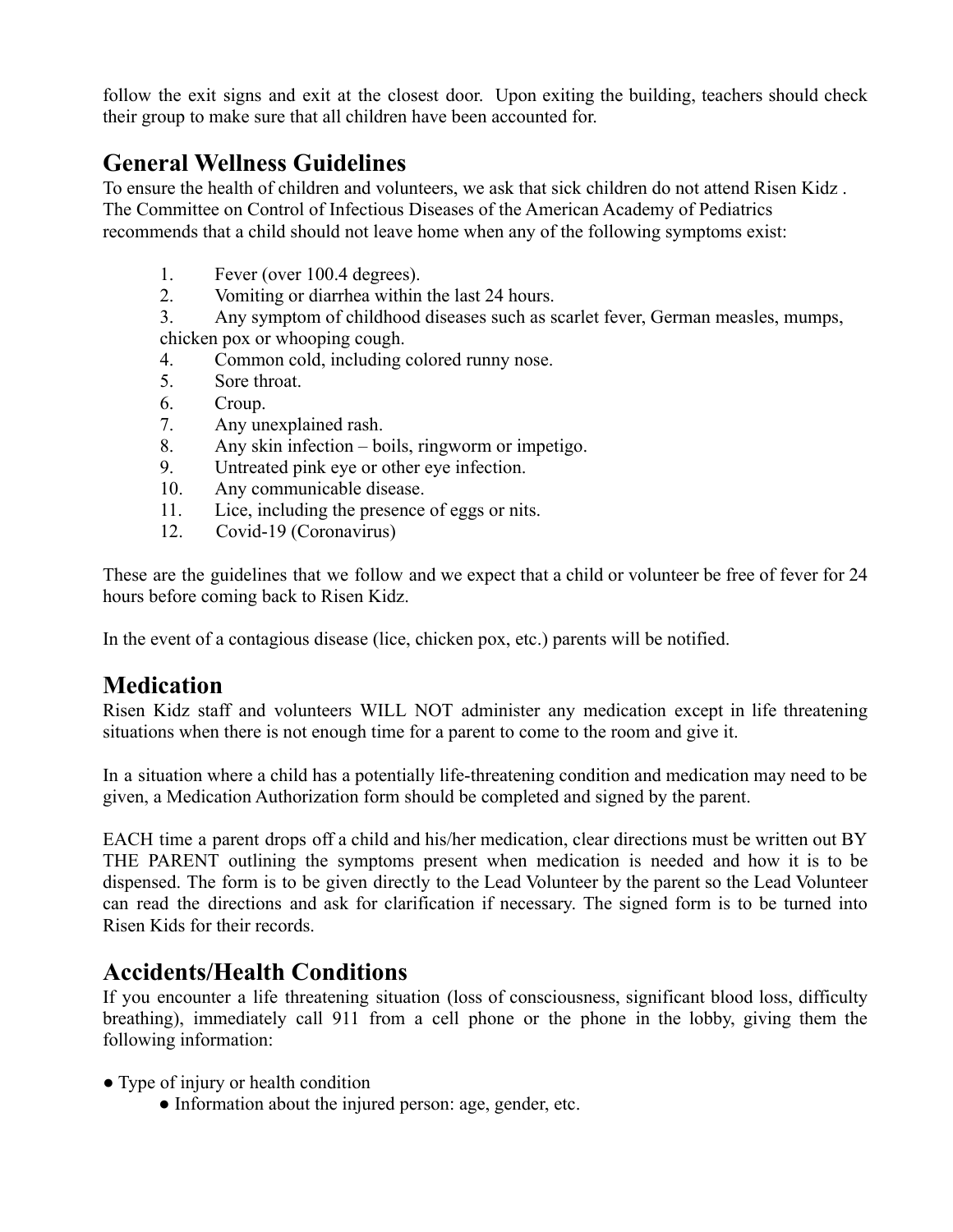Notify the Leader or Staff member in the area that 911 has been called and the Leader will notify the parents.

Minor accidents (bumps, bites, bruises, scrapes, etc.) can be handled in the room. Band-aids are kept in each room's first aid kit; ice can be found in the kitchen. Always contact the parent in these situations to make them aware of the minor accident.

The person who witnessed the accident needs to fill out an Incident Report before leaving for the day. Record the situation and details to the best of your recollection. Be honest with the parents about the situation that occurred; reassure them of our desire to provide the best care possible. Recognize that parents may be upset but do not let that deter you from being honest with them. Do not offer medical advice to parents. Simply offer your apology or concern.

### **Disabled Children**

Special needs children are to be a part of the whole, not separated from the group. The child is to be included in all activities offered.

Any child who needs assistance in being able to fully participate within Risen Kids or for the protection of them or others needs someone to oversee their care. The child will be matched with a volunteer to work one-on-one within the classroom to give them the best experience possible for learning about God's love.

The goal is for all children to actively participate in Risen Kids without special assistance. If you see a child in Risen Kids that may require assistance, let the volunteer leader in your room know what you have observed. A volunteer leader will be contacted to help find the best way for this child to thrive in Risen Kids.

## **Teachers' Children**

We do allow you to teach in your child's room if they understand that you have a commitment to the other children in the room. If you do not want to be in your child's room, please communicate that to a Kids Ministry staff person. If you are unable to do your job in your child's room due to distraction or lack of attention for other children, you will be replaced with another worker.

If a teacher cannot discipline your child by using "time out" or is having difficulty getting your child to cooperate you will be asked to come down and talk to them. You must take the child out of the room and into another setting. Children see you as a teacher and they will not understand measures you may take with your own children. Please discipline your child in privacy for this reason.

Your child will follow all the rules of the other children in Risen Kids. Explain all the rules to the child so they are aware of all expectations.

#### **Positive Interactions with Children**

The steps below outline a process to help all volunteers maintain positive interactions with children during Risen Kids. There must always be two adults present when supervising one or more children.

#### **Ways to Avoid Problem Behaviors**

1. Come prepared by praying and reading through your lesson beforehand.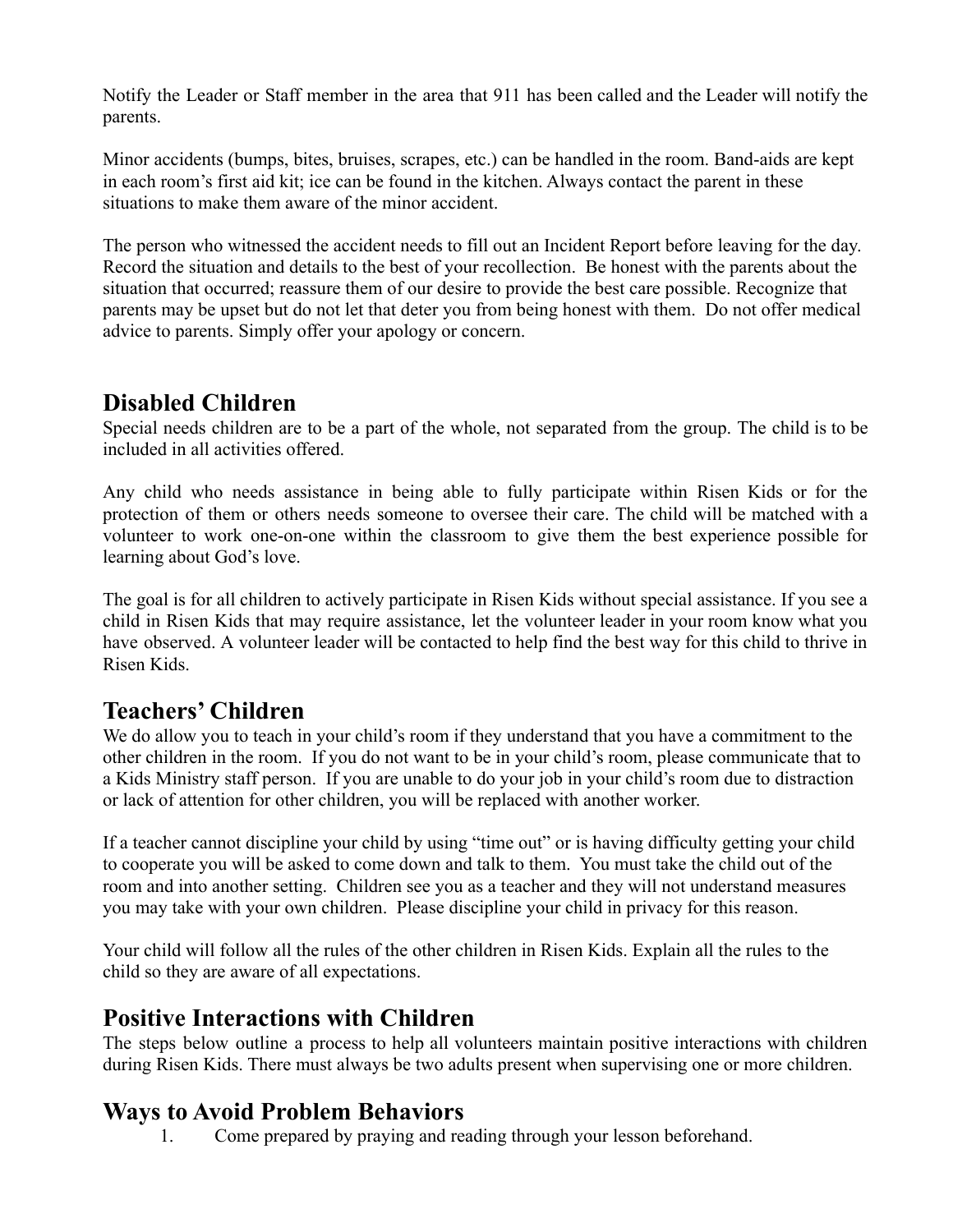- 2. Be sensitive to the moods of the children in the group.
- 3. Provide enough space for each child.
- 4. Set clear and age appropriate expectations with the children.
- 5. Arrive early or on time and ask your volunteer leader questions if needed.

#### **When Kids Require Discipline or Guidance**

- 1. Use a firm but gentle voice to address the behavior.
- 2. Remove the child from the activity.
- 3. Focus your remarks on the behavior you want to see.
- 4. Do not use words or a tone of voice that shames or frightens a child.
- 5. Do not use sarcasm or scream at a child.
- 6. Never make remarks that put down the individual as a person or make negative references about appearance, race or gender.
- 7. Never use corporal punishment or spanking of any kind.

8. If the child will not listen, then notify the security volunteer or leader who will page the parents.

- 9. Use touch in affirming ways
	- a. Appropriate examples: high fives, pat on the back or shoulders, etc.
	- b. Inappropriate examples: demanding/expecting hugs, slapping on the buttocks, kissing, etc.
	- c. If assistance is needed, contact the Lead Volunteer or a staff member.

#### **Biting, Hitting, Inappropriate Contact, Etc.**

Isolate the child by putting them in a crib or in a time out chair. Comfort the one who has been hurt. Notify the lead teacher immediately and fill out an Incident Report Form. The lead volunteer will discuss the issue with both sets of parents. Do not discuss the situation with anyone else. Do not tell the parent of the child who was bitten which child was the biter, and vice versa. Talk to parents separately. If the child proceeds to either hit or bite than the parent should be contacted immediately via our pager system and the child escorted outside of the ministry area.

#### **Physical Contact**

Risen King is committed to protecting children in its care and recognizes that appropriate touch is part of a positive, nurturing environment in a healthy children's ministry. The following guidelines are to be carefully followed by Risen King volunteers.

Using good judgment, the following are appropriate ways to touch kids:

- -an arm around the shoulder
- -walking hand in hand
- -carrying small children piggy-back
- -short congratulatory or greeting hugs

-a brief, assuring pat on the back or shoulder

-handshakes, high-fives, and knuckles

#### **The following are actions a volunteer should NEVER take:**

-never touch a child in anger or disgust -never touch a child in any manner that may be construed as sexually suggestive -never touch a child between the navel and the knee -never touch a child's private parts (with the exception of diaper or bathroom procedures)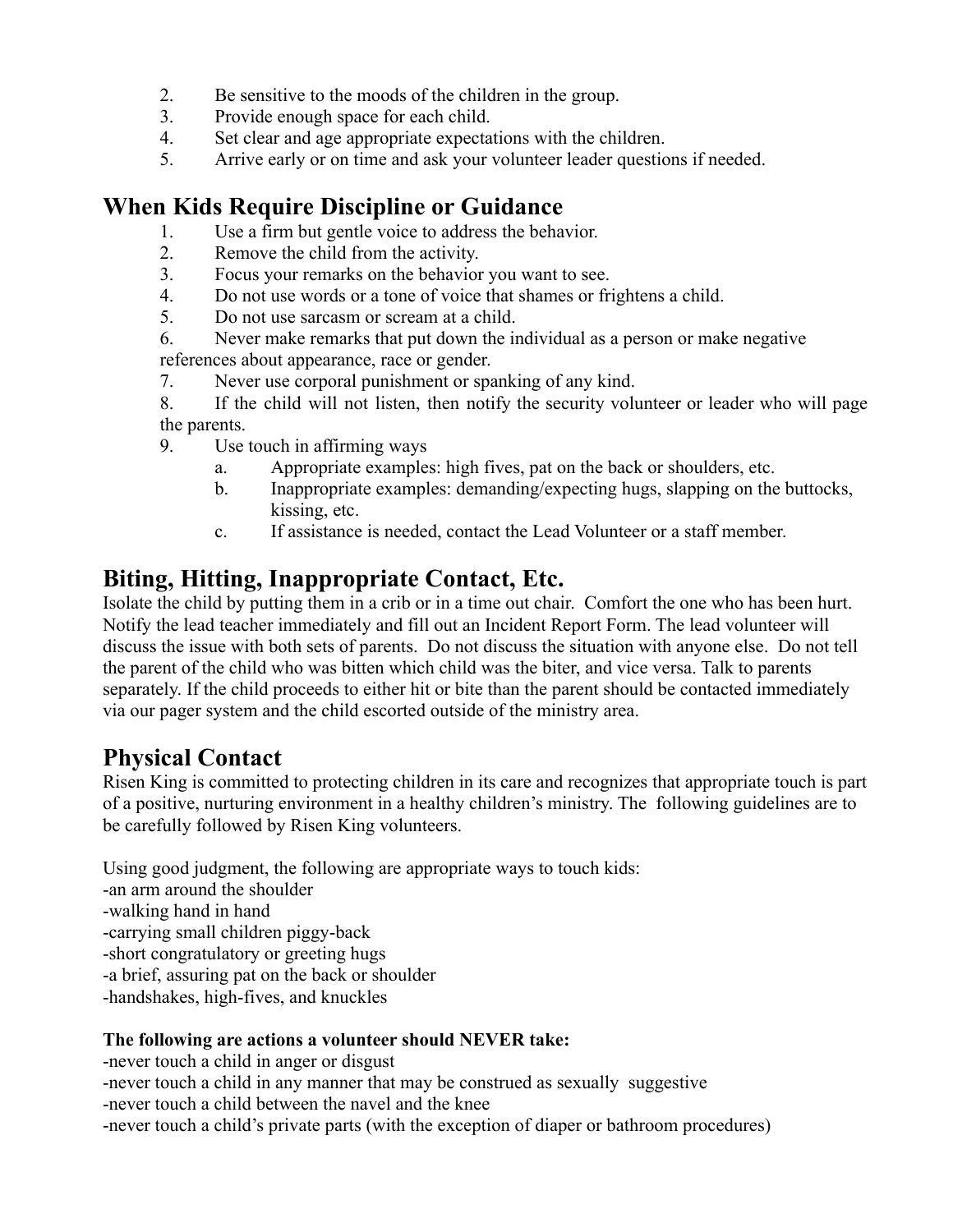-Physical contact in any form should be above reproach. The personal behavior of staff members and volunteers must foster trust at all times.

-Do not force physical contact, touch, or affection on a reluctant child. A child's preference not to be touched must be respected

-Do not under any circumstances take a photo with any children in the ministry, only an official church photographer can take any photos for the purpose of official church media. Do not post anything on Facebook, Instagram, twitter or any other means of social media.

## **Reporting Potential Abuse**

Risen Kids is an environment required by law to report suspected abuse of a child. The staff person over the environment is a Mandated Reporter to the Department of Family and Child Services. In the case that a volunteer suspects abuse of a child…

1. Report your suspicions of child abuse/neglect to the Lead Volunteer or Staff person.

2. Report any suspicions that a child or teen reports to you about potential abuse to the staff.

- 3. Report any inappropriate behavior of a co-worker to the staff.
- 4. Do not wait or second-guess your observations.

### **Crying Children**

Crying children obviously need care and compassion. When crying is not due to obvious concerns (children hurt or sick), please tend to their immediate needs. Depending on their age, this will vary. Beyond diaper changing, hunger needs and being picked up, trying to engage a child in some activity often stops a child from crying. Quiet reading, music or art are often the activities that soothe crying children most frequently, but offer all activities to comfort crying children. Whatever the activity is that soothes the child, it is important the "Two Adult Rule" is followed. Reassure children that they are in a fun and safe place. And, if asked, reassure them that their parents will come back for them. If appropriate, tell them the schedule so they know what is going to happen next and when their parents will come. Sometimes they need to know what lies ahead. Ask other team members to help engage a child, too.

If after tending to immediate needs, and trying to engage in activities the child is still crying, talk to the Volunteer Leader. **If the child has been crying consistently for 10 minutes, it is time to call his/her parent.** When you and the Lead Teacher decide it is time to call a parent from the service, notify the Leader so they may page the parent in the service.

Then tell the child you have called his/her parent and continue to try to engage him/her in activity. When the parent arrives, explain to the parent his/her child was crying, that you tended to the child's immediate need if there was one, and that you tried to engage the child in activities. Tell the parent that he/she may stay with his/her child and participate in Risen Kids. If a parent stays, please get him/her a visitor nametag from the Check-In Area.

If the parent decides to leave with the child, let the parent and child know how much we enjoyed him/her and we look forward to seeing him/her again next week (offer the child a coloring sheet and snack if appropriate). Encourage the parent and child to come back. Also, be sensitive to answer any other questions the parent might have.

Parents that leave with children may return to the classroom when the child has stopped crying, but they will need to stay as guests in that classroom for the remainder of the service.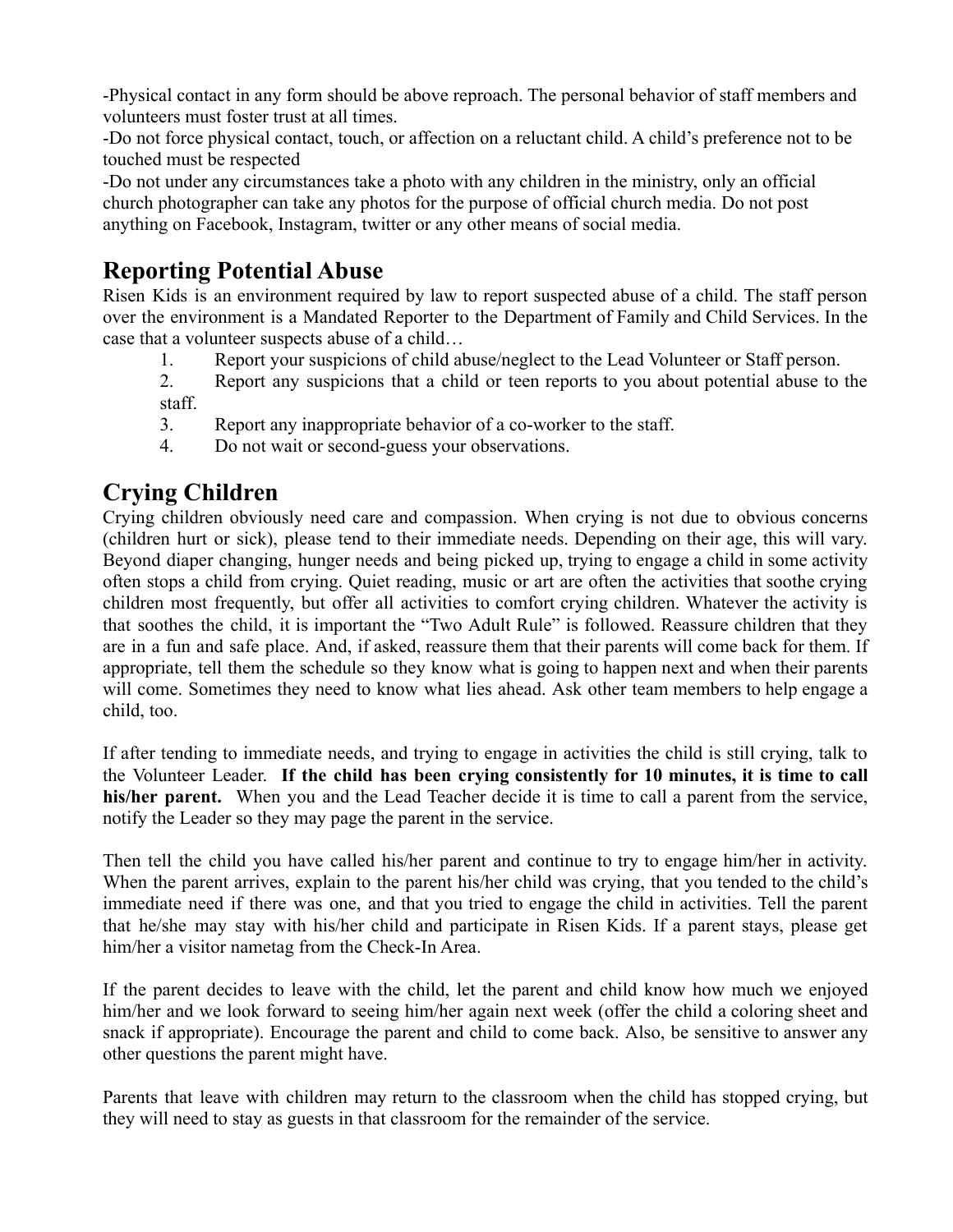#### **Diapering Policies**

To provide the best care for the children, please check the diapers of all infants and toddlers during each service. If a child is attending more than one service, he or she should be checked each time.

When changing diapers, please do the following:

- 1. Diapering should be performed in diaper stations.
- 2. Cover changing pad with a sheet of wax paper.
- 3. Have all supplies ready before placing the child on the changing table.
- 4. Once the child is placed on the table, put on surgical gloves.
- 5. Always be attentive, keeping one hand on the child.
- 6. Place the child back with the group when finished
- 7. Dirty diapers are to be sealed in provided plastic bags and thrown away.
- 8. Throw away the wax paper and gloves.

A child of any age is never to be punished for toileting accidents. Student volunteers are not to change diapers.

### **Toilet-Trained Children Who Have Accidents**

When a child who is toilet-trained has an accident, please page parents out of the service so that the parent is informed and can assist their child if necessary. Let parents know that we call all parents so that they can assist their child and comfort them. Risen Kidz has spare pants and underwear, please offer the parent and child the dry clothes to change into. Some children may be embarrassed, and not want to change. If parents appear upset or angry, please help diffuse the situation by reassuring parents that this happens to all children.

Children who have an accident do not need to leave Risen Kidz; however, if we do not have spare clothes for them, it is up to the parent whether or not they can stay. Obviously, each situation is unique and common sense needs to be used.

Until the child is fully toilet-trained, parents should send their child in a pull up.

#### **Bathroom Policies**

Please follow these procedures while taking children to the bathroom:

- 1. An adult should walk a child to the bathroom. Leaving the door open.
- 2. If the child needs help, keep the door open and assist him or her.
- 3. Always wash your hands and the child's hands with soap and water after the child has used the toilet in Ages 2-5.
- 4. An adult should enter the bathroom to check to see if any adults are already in the bathroom. Ask child to wait outside while checking. The only adults in the children's bathroom are children's workers.
- 5. If another adult is using the bathroom, he/she should be asked to leave as soon as possible by the Risen Kidz volunteer so the child can use the bathroom in private.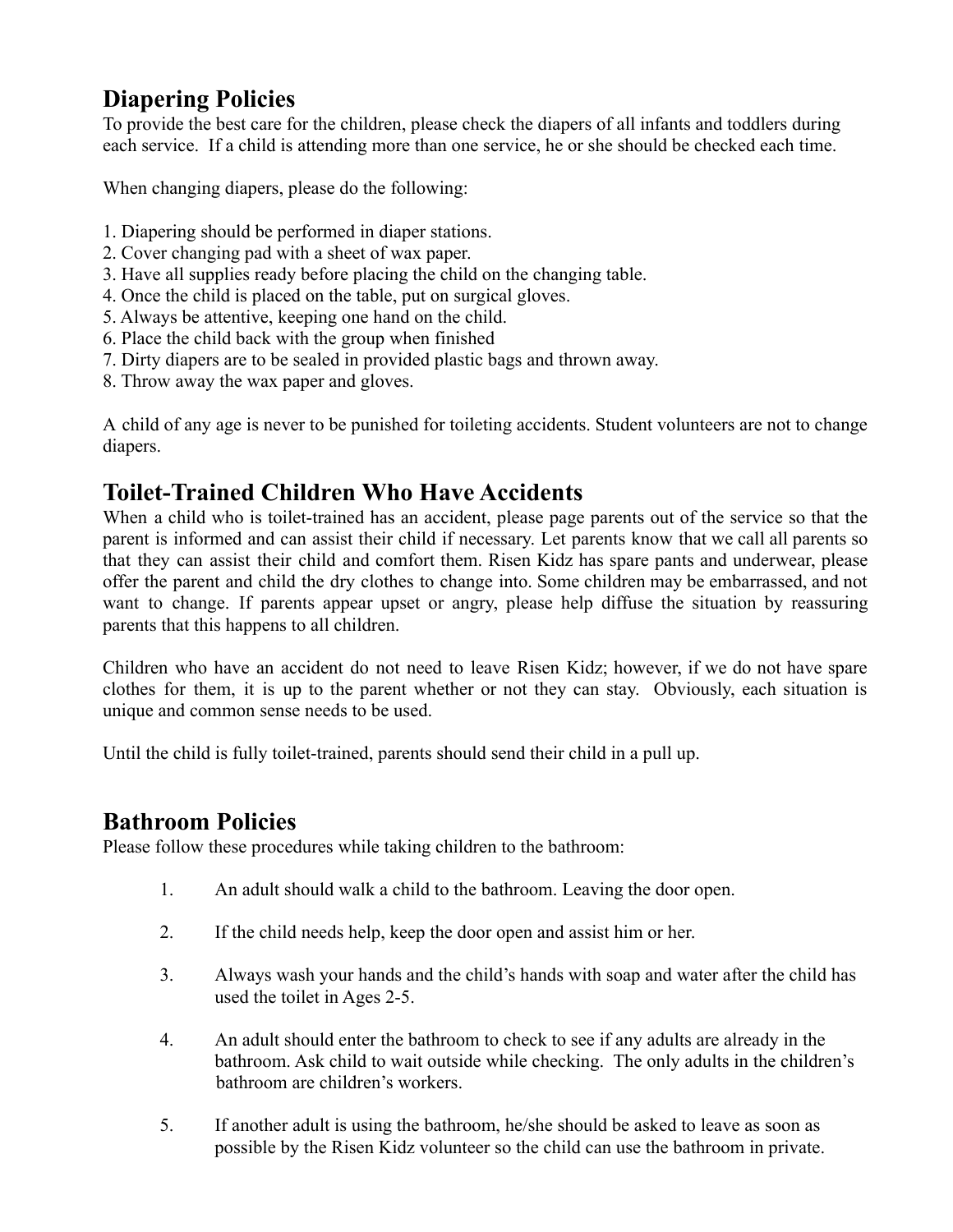- 6. Once the bathroom is clear, the adult volunteer should wait outside the bathroom door in the hallway with bathroom door slightly open unless a child needs assistance.
- 7. If special help is required (young child or medical conditions that require help) another same gender should be a witness.

## **Tear Down and Clean Up Procedures**

- 1. Use Clorox wipes to sanitize any toys that have come in direct contract with children.
- 2. Make sure things are put away in appropriate bins and containers.
- 3. Make sure the trash is taken out.

 $\epsilon$ 

4. Vacuum your respective area and ensure it is ready for our next weekly gathering.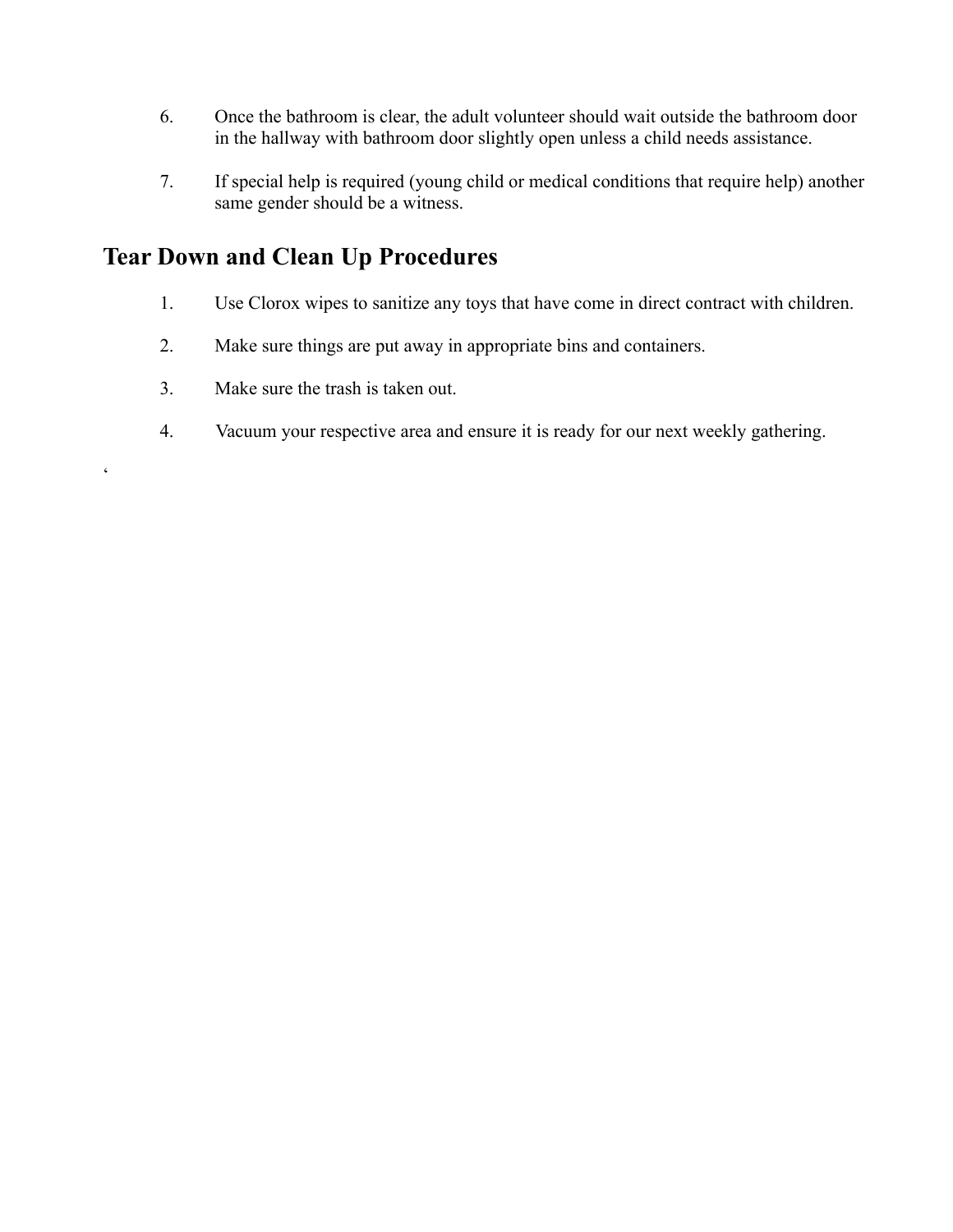# **Risen Kidz Incident Report**

| <b>General Information</b>                                                                                                                                                                                 |  |                       |
|------------------------------------------------------------------------------------------------------------------------------------------------------------------------------------------------------------|--|-----------------------|
| Child's Name:<br>Parents Names:                                                                                                                                                                            |  |                       |
|                                                                                                                                                                                                            |  |                       |
| <b>Information on Incident</b><br>Date: <u>Date:</u> Time: Location: <u>Time:</u> Location: Time:                                                                                                          |  |                       |
|                                                                                                                                                                                                            |  |                       |
| Describe the incident:                                                                                                                                                                                     |  |                       |
| ,我们也不能在这里的人,我们也不能在这里的人,我们也不能在这里的人,我们也不能在这里的人,我们也不能在这里的人,我们也不能在这里的人,我们也不能在这里的人,我们也<br><u> 1989 - Johann Harry Harry Harry Harry Harry Harry Harry Harry Harry Harry Harry Harry Harry Harry Harry Harry</u> |  |                       |
| Describe the extent of the injury:                                                                                                                                                                         |  |                       |
| ,我们也不能在这里的时候,我们也不能在这里的时候,我们也不能在这里的时候,我们也不能会在这里的时候,我们也不能会在这里的时候,我们也不能会在这里的时候,我们也不                                                                                                                           |  |                       |
| Describe the first aid and course of treatment:                                                                                                                                                            |  |                       |
|                                                                                                                                                                                                            |  |                       |
| Signature of person completing report:                                                                                                                                                                     |  | Date: $\_\_$          |
|                                                                                                                                                                                                            |  | Date: $\qquad \qquad$ |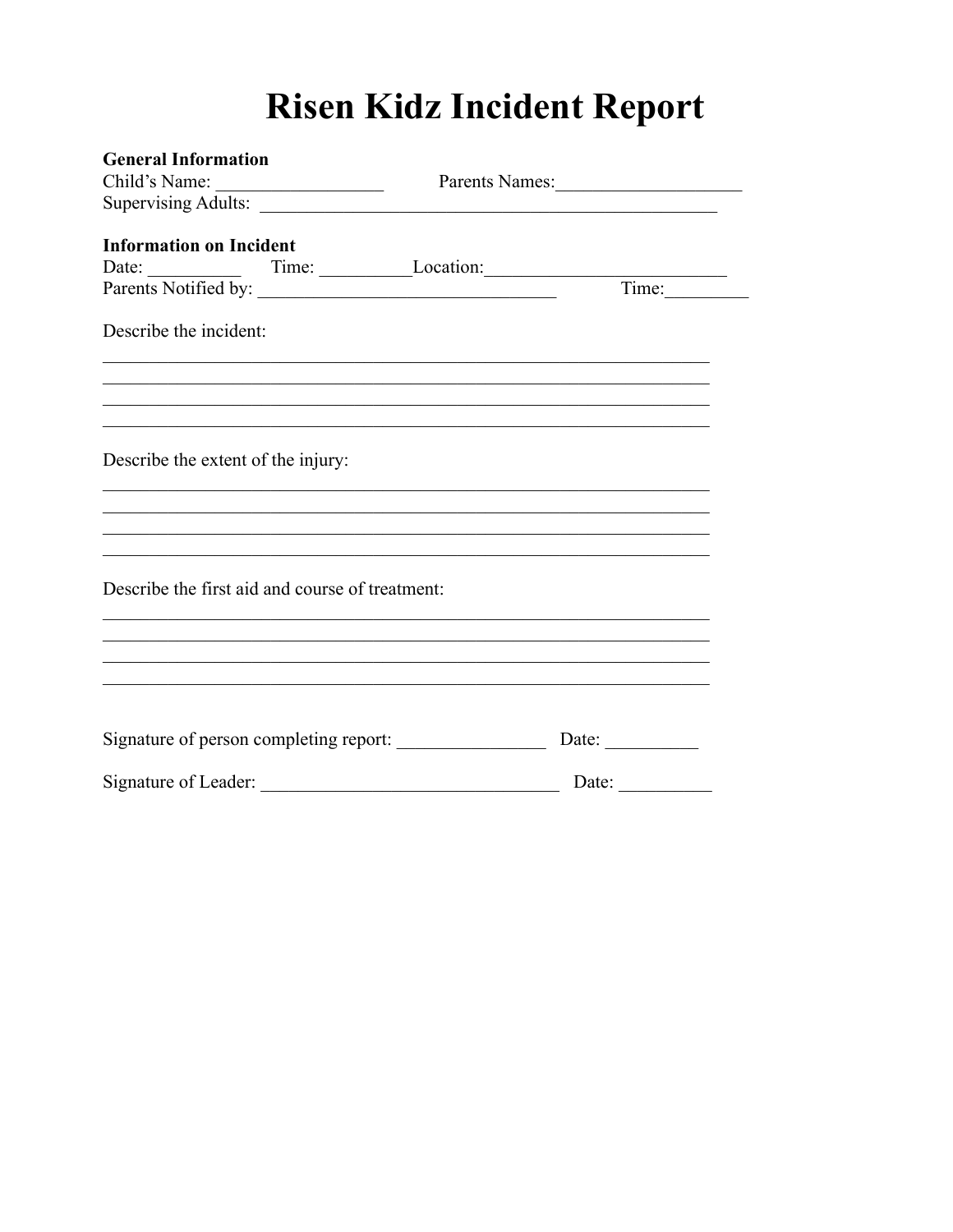# **Lost Name Tag**

| Child's Full Name             |                                                                                                                      |                                                                                                                        |                                                     |  |
|-------------------------------|----------------------------------------------------------------------------------------------------------------------|------------------------------------------------------------------------------------------------------------------------|-----------------------------------------------------|--|
| Parent's Full Name<br>Address |                                                                                                                      |                                                                                                                        |                                                     |  |
|                               |                                                                                                                      | State                                                                                                                  |                                                     |  |
| Home Phone                    | <u> 1980 - Jan Stein Stein Stein Stein Stein Stein Stein Stein Stein Stein Stein Stein Stein Stein Stein Stein S</u> | Cell Phone                                                                                                             | <u> 1989 - Andrea Station Barbara, amerikan per</u> |  |
| Drivers License Number        |                                                                                                                      |                                                                                                                        | State                                               |  |
| X                             | ID Checked by                                                                                                        | <u> 1980 - Johann John Stein, marwolaeth a bhann an t-Amhainn an t-Amhainn an t-Amhainn an t-Amhainn an t-Amhainn </u> |                                                     |  |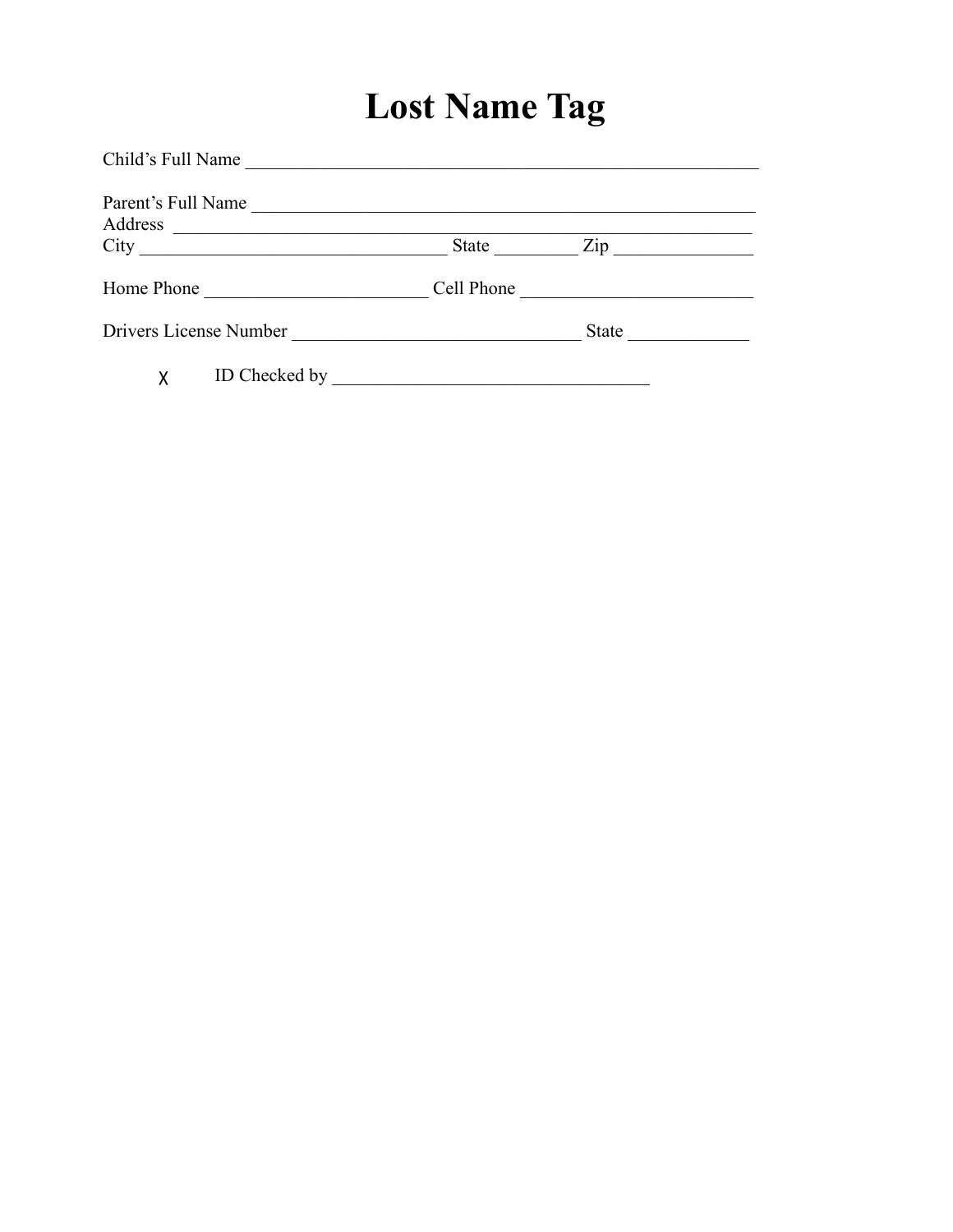## **Medical Authorization Form**

| Child's Full Name  |            |     |  |
|--------------------|------------|-----|--|
| Parent's Full Name |            |     |  |
| Address            |            |     |  |
| City               | State      | Zip |  |
| Home Phone         | Cell Phone |     |  |
| Instructions:      |            |     |  |

I authorize an Risen Kids adult volunteer to administer medication in case of emergency as described above.

| Parents Signature | Jate |  |
|-------------------|------|--|
|                   |      |  |